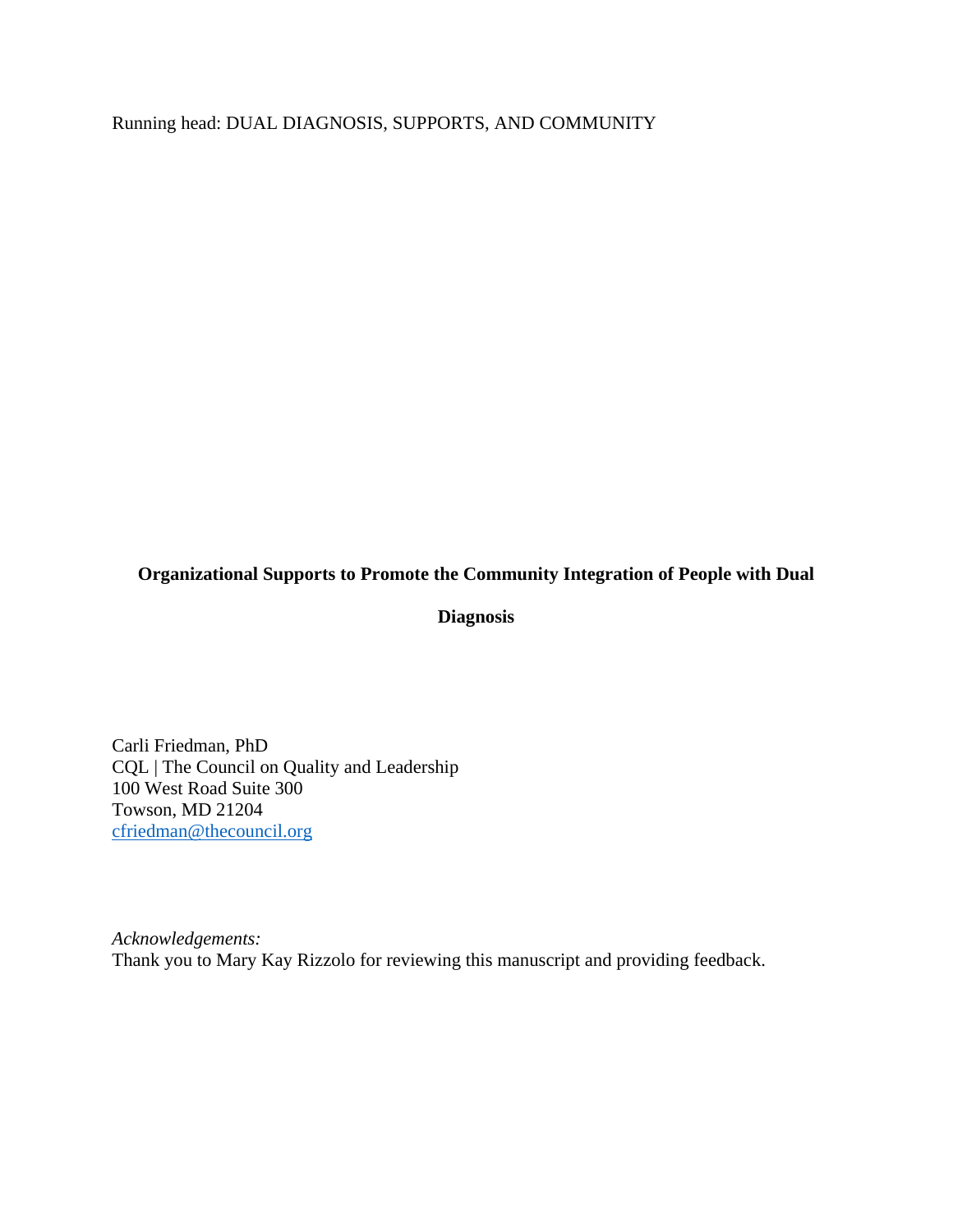Running head: DUAL DIAGNOSIS, SUPPORTS, AND COMMUNITY

**Organizational Supports to Promote the Community Integration of People with Dual** 

**Diagnosis**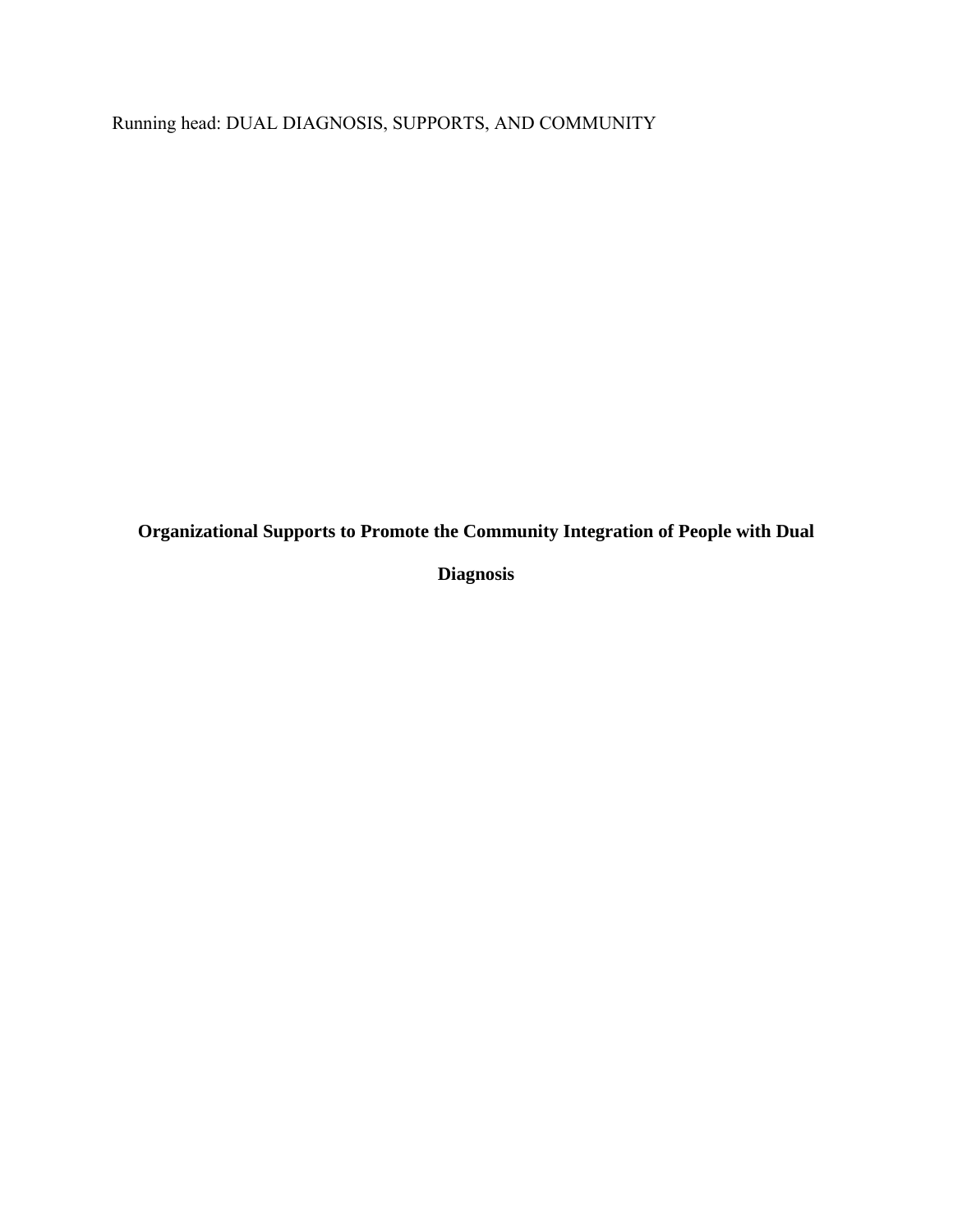# **Abstract**

One of the most common reasons people with intellectual and developmental disabilities (IDD) return to institutions is because of maladaptive behaviors. This study's aim was to explore disparities in attainment of community outcomes of people with dual diagnosis – those with IDD and psychiatric disabilities. We analyzed secondary Personal Outcome Measures<sup>®</sup> interview data from 533 people with dual diagnosis. Findings revealed people with dual diagnosis were significantly more likely to have community outcomes present when they received individualized organizational supports. In addition, we found a number of disparities in organizational supports, including related to guardianship, communication method, and residence type. A more robust service system is necessary to ensure people with dual diagnosis are integrated into their communities.

*Keywords:* Dual diagnosis, community living, intellectual and developmental disabilities, psychiatric disabilities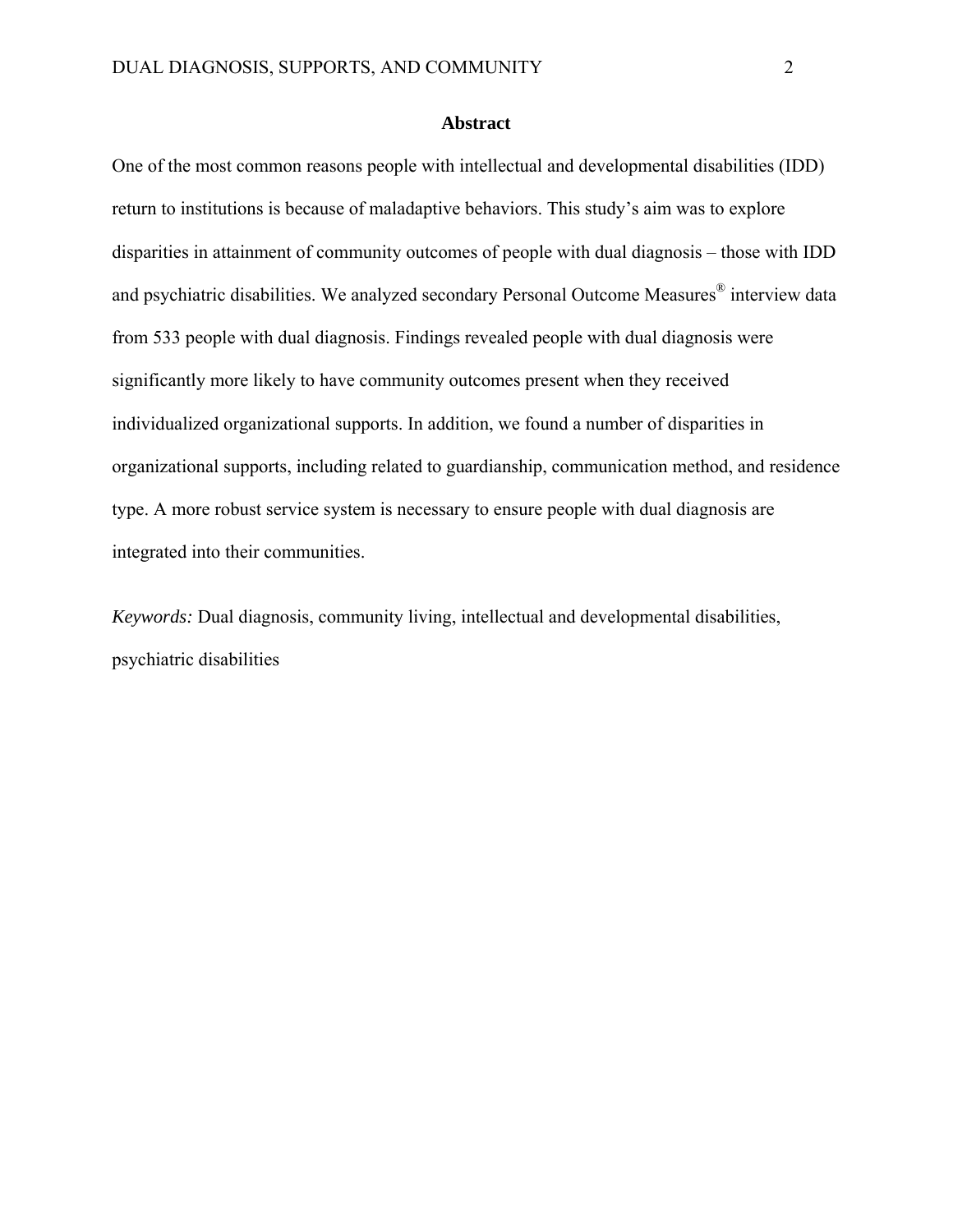# **Organizational Supports to Promote the Community Integration of People with Dual Diagnosis**

In 2017, an estimated 46.6 million adults (ages 18 or older) in the United States had a psychiatric disability in the previous year according to the Substance Abuse and Mental Health Services Administration (2018). This figure represents 18.9% of all adults in the United States (Substance Abuse and Mental Health Services Administration, 2018). Like the general population, people with intellectual and developmental disabilities (IDD) also commonly have psychiatric disabilities. Estimates vary because of differences in diagnostic tools, limited sample sizes, differences in settings across studies, and overlapping and similar presentations of IDD and psychiatric symptoms (Buckles, Luckasson, & Keefe, 2013; Deb, Thomas, & Bright, 2001). However, according to a literature review by Borthwick-Duffy (1994) estimates suggest the cooccurrence of IDD and psychiatric disability, referred to as dual diagnosis, ranges from 10% to over 80%. Einfeld, Ellis, and Emerson's (2011) systematic review also found dual diagnosis rates between 30%-50% in children and adolescents with intellectual disabilities. Meanwhile, Allott, Francey, and Velligan (2013) found people with IDD to be three to five times more likely to have a psychiatric disability than the general population.

Although the rate of dual diagnosis varies widely, estimates suggest people with IDD are just as, if not more, likely to have a psychiatric disability as the general population. The lack of recognition regarding the prevalence of dual diagnosis, and the lack of appropriate services and community infrastructure as a result, can make successful community living challenging for people with dual diagnosis. For example, people with dual diagnosis, and those with IDD who simply present 'behavioral challenges,' are more likely to be institutionalized than people with IDD without psychiatric disabilities or 'behavioral challenges;' and they are also often the last to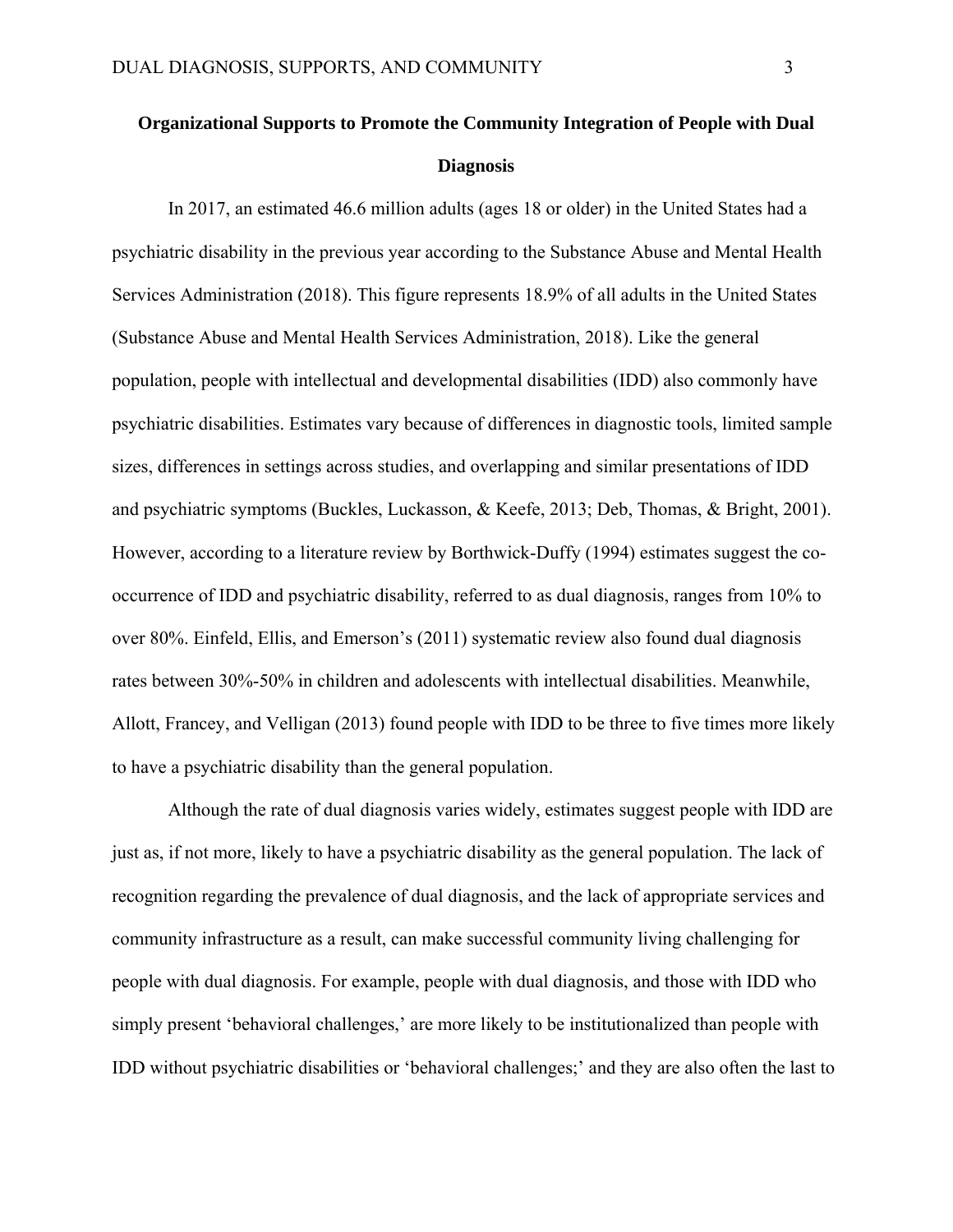be released from institutions (Charlot & Beasley, 2013; McIntyre, Blacher, & Baker, 2002). As a result of inadequate community services and supports, people with dual diagnosis also have less successful community transitions, and are at risk for re-institutionalization (Lulinski, 2014; Mansell, 2006).

#### **The Community Infrastructure**

The institutional census peaked in 1967 but has steadily been declining since at an annual average rate of 5% nationwide (Braddock, Hemp, Tanis, Wu, & Haffer, 2017). In fact, deinstitutionalization has resulted in the closure of 171 public institutions in 43 states as of 2015 (Braddock et al., 2015). *Olmstead v LC* (1999) has played a significant role in the continued deinstitutionalization of people with IDD. *Olmstead* requires states provide people with disabilities services in the most integrated setting possible rather than unnecessarily segregate them. Moreover, *Olmstead* also declares states have an affirmative obligation to offer long-term services and supports (LTSS) in the least restrictive setting possible (Supreme Court of the United States, 1999).

The shift to community-based settings, rather than institutional ones, has resulted in better outcomes for people with IDD, including those with more severe impairments (Lakin, Larson, & Kim, 2011; Larson & Lakin, 1989; Mirenda, 2014; Young, 2006). Although community living results in better outcomes than institutional living, many people with IDD in the community remain isolated (Forrester-Jones et al., 2002). Moreover, due to a poor community infrastructure, one of the most common reasons for re-institutionalization of people with IDD is maladaptive behaviors (e.g., harm to self and/or others, property destruction) (Causby & York, 1991; Intagliata & Willer, 1982; Lulinski-Norris, Rizzolo, & Heller, 2012; Lulinski, 2014). For example, Lulinski's (2014) study found 91% of people who returned to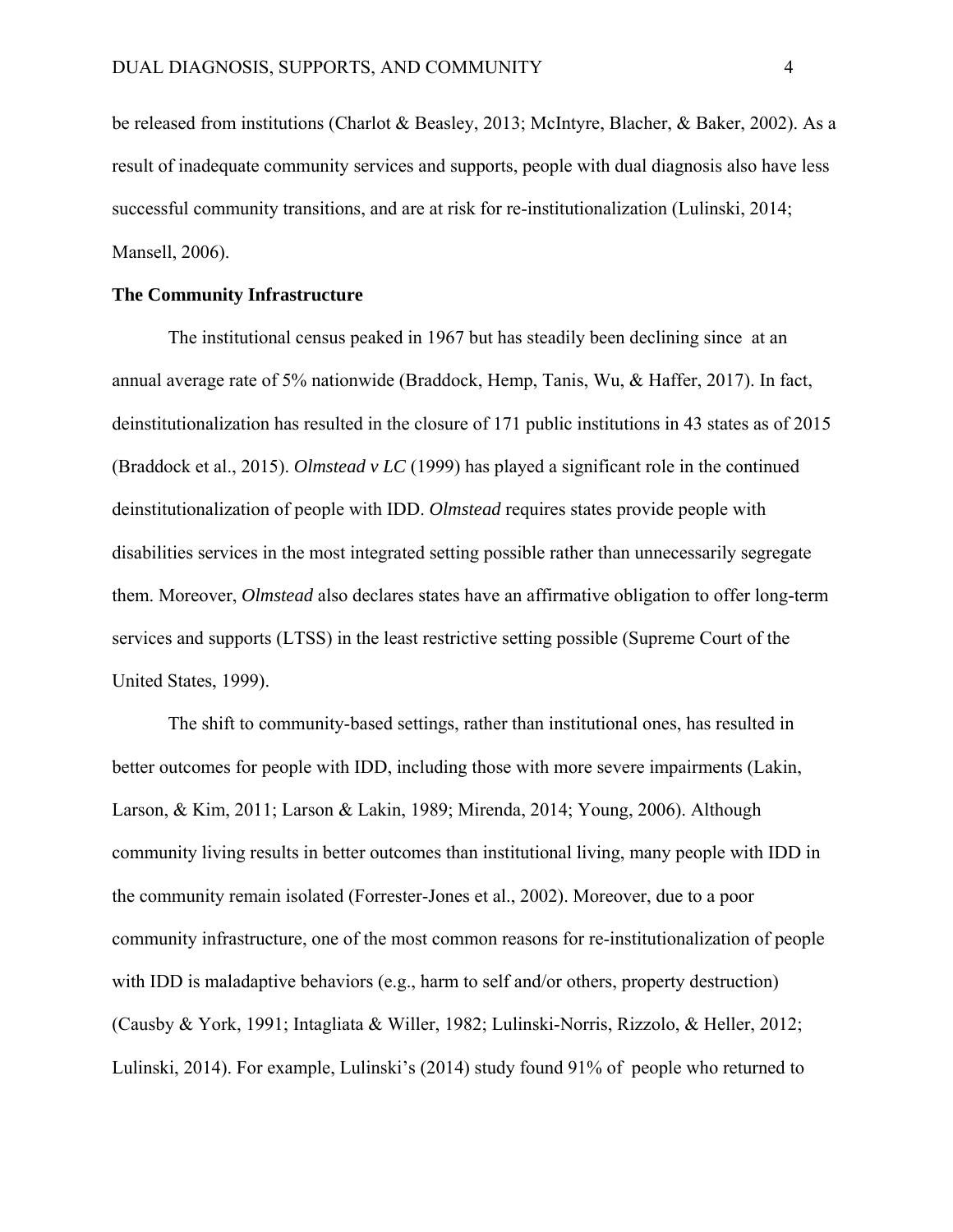institutions in Illinois did so because of behavioral issues – and the lack of community infrastructure to provide the necessary services and supports for people with psychiatric disabilities in a behavioral crisis.

The lack of appropriate community infrastructure for mental health is not a problem limited to services for people with IDD, however; many people with psychiatric disabilities without IDD have simply moved from state institutions to other institutional settings, such as nursing homes because of a lack of community infrastructure to support them (Aschbrenner, Grabowski, Cai, Bartels, & Mor, 2011; Bagenstos, 2012; Blair & Espinoza, 2015; Davis, Fulginiti, Kriegel, & Brekke, 2012; Geller, 2006). Although Medicaid is the largest provider of mental health services in the United States, it allows states flexibility in how they provide mental health services; as a result, services for mental health, including for people with IDD, vary widely by state (Mann & Hyde, 2013; The Henry J. Kaiser Family Foundation, 2012). For example, Friedman, Lulinksi, and Rizzolo's (2015) study of fiscal year (FY) 2013 Home and Community Based Services (HCBS) waivers, the largest provider of LTSS for people of IDD, revealed only 0.1% of the 685,000 waiver participants were projected to receive mental/behavioral health services. Moreover, in FY 2015, only 0.1% of national IDD waiver spending was projected for crisis services (Friedman, 2017).

For these reasons, the aim of this study was to examine the impact organizational supports can have on the community outcomes (i.e., using their environments, living in integrated environments, interacting with other members of the community, and participating in the life of the community) of people with dual diagnosis. To do so, we analyzed secondary Personal Outcome Measures® interview data from approximately 533 people with dual diagnosis. We examined the relationship between people's community outcomes and the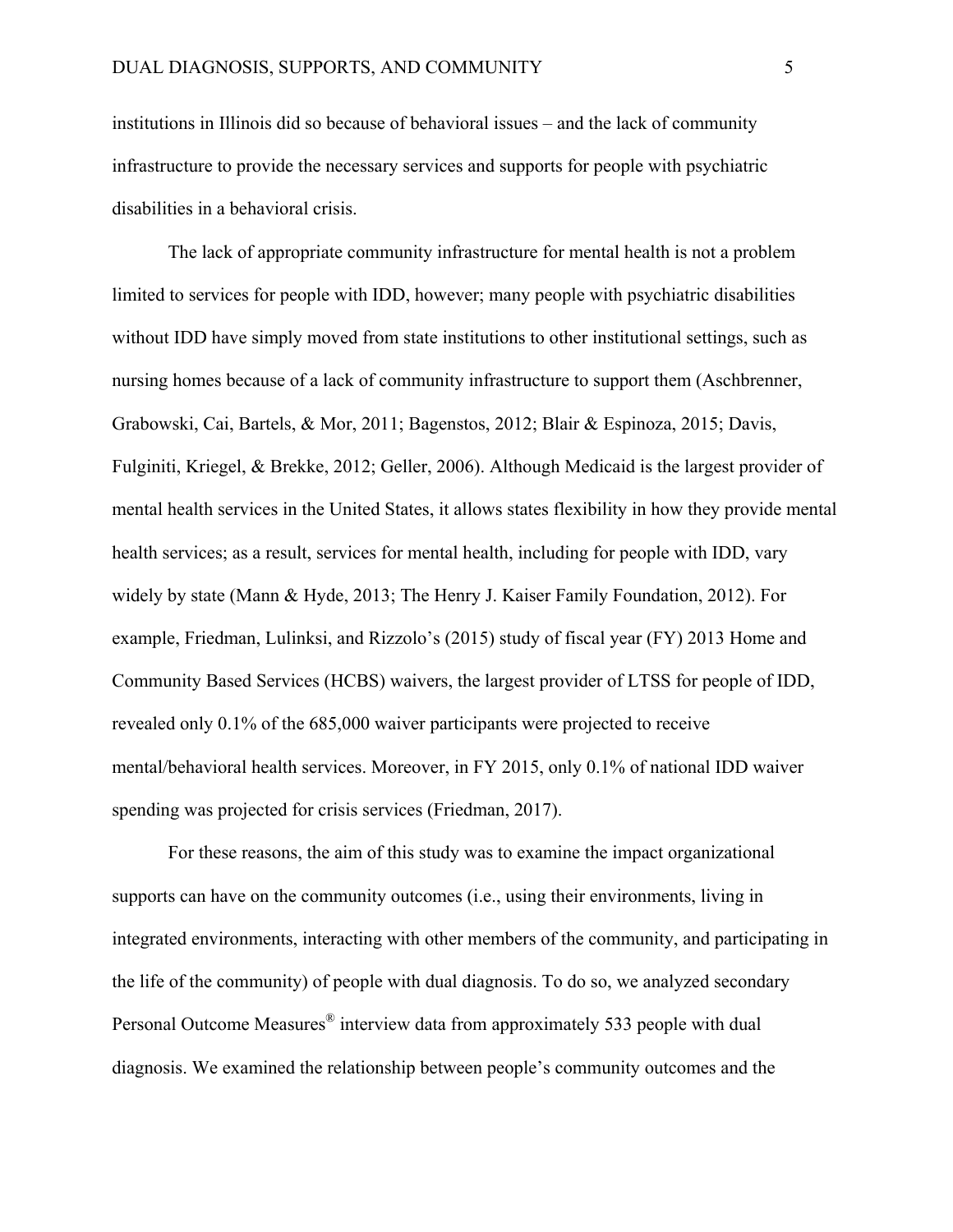organizational supports they received. In addition, in order to determine where organizational supports are most needed, we also explored which people with dual diagnosis were most or least likely to have organizational supports in place related to community integration.

#### **Methods**

# **Participants**

The secondary survey data (data collected by others) were transferred to the researchers with no identifiers; institutional research board (IRB) determined it was exempt from full review. Data was originally collected over a one-year period (January 2018 to December 2018) from hundreds of organizations, including local, county, and state governments, that provided any type of the following services to people with IDD: service coordination; case management; family and individual supports; behavioral health care; employment and other work services; residential services; non-traditional supports (micro-boards and co-ops); and, human service systems. Data were collected from 533 people with dual diagnosis (IDD and any type of psychiatric diagnosis, such as mood disorder, anxiety, depression, etc.). While age and gender were relatively evenly distributed across demographic categories, the majority of participants were White (71.7%) and used verbal/spoken language as their primary communication method (83.4%; Table 1). The majority of participants (59.8%) lived in provider owned or operated homes, their own homes (17.1%), or family homes (10.2%).

#### **Measure**

The data came from Personal Outcome Measures<sup>®</sup> interviews (The Council on Quality and Leadership, 2017b); the Personal Outcome Measures<sup>®</sup> is a person-centered quality of life tool that measures self-determination, choice, self-advocacy, and organizational supports. The Personal Outcome Measures® tool includes 21 indicators divided into five factors: my human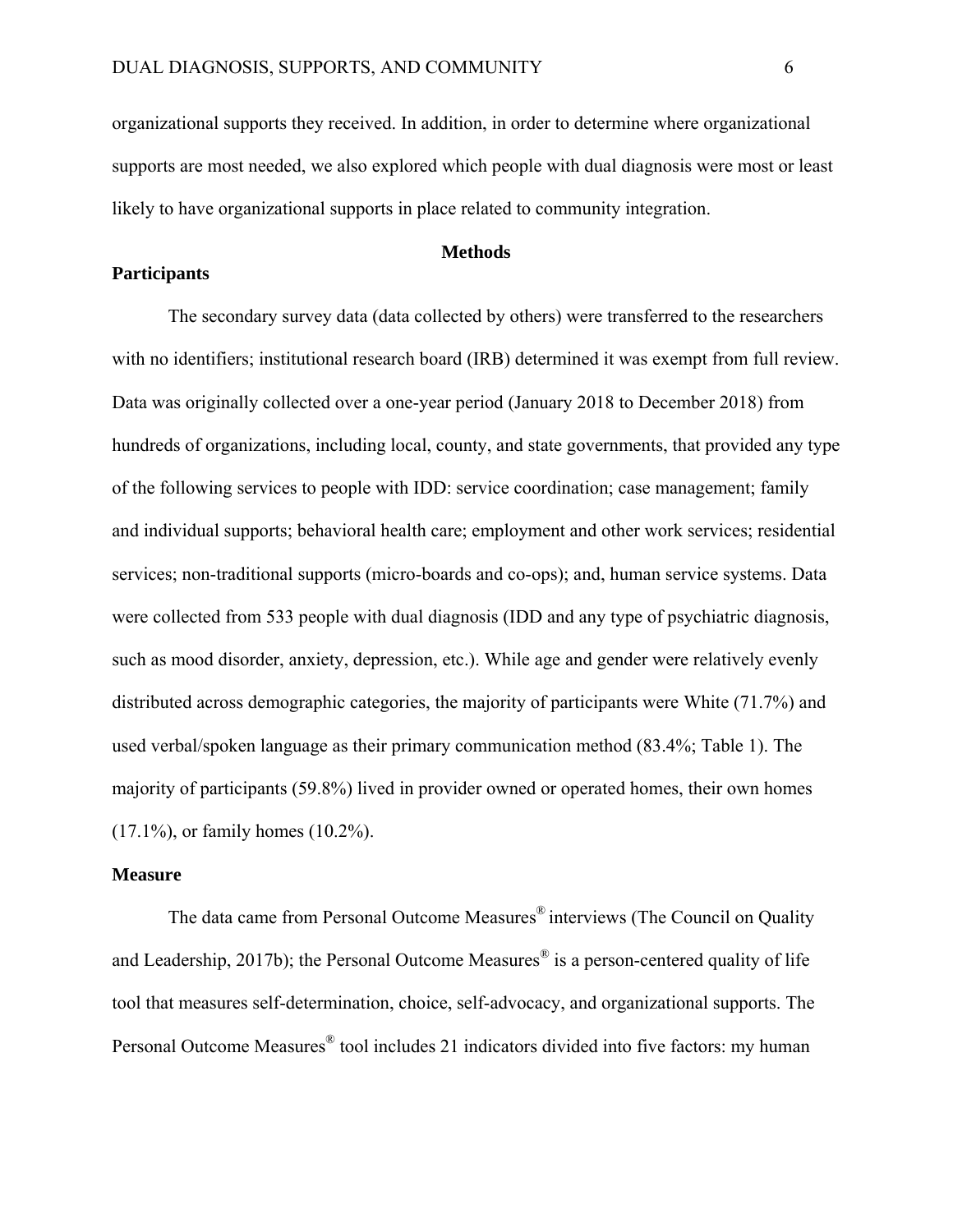security; my community; my relationships; my choices; and, my goals. My community, the factor of interest in this study, includes the following indicators:

- *People use their environments* full access to the physical and built environments they inhabit, with appropriate accommodations when applicable;
- *People live in integrated environments*  social integration;
- *People interact with other members of the community* contact with a variety people in a variety of settings in order to engage people in, and with, the community; and,
- *People participate in the life of the community* active participation based on peoples' interests and preferences; making use of everything the community has to offer (The Council on Quality and Leadership, 2017b).

Personal Outcome Measures® administration occurs in three stages. In the first stage, a certified Personal Outcome Measures® interviewer has in-depth conversations with the participant with disabilities about each of the indicators. During these conversations, the interviewer follows specific open-ended prompts to guide the discussion and gather data for decision making. During the second stage, the interviewer speaks with someone who knows the participant with disabilities best, and knows about organizational supports, such as a case manager or direct support professional, and asks them questions about individualized supports and outcomes to fill in any gaps. During the third and final stage, the interviewer observes the participant in various settings if necessary, and then completes decision trees about the indicator questions (Table 2 details the items for My Community) based on all of the information gathered to determine if outcomes are present (yes (1); no (0)) and if organizational supports are in place (yes (1); no (0)). Individual record reviews are also conducted as needed. As the measure is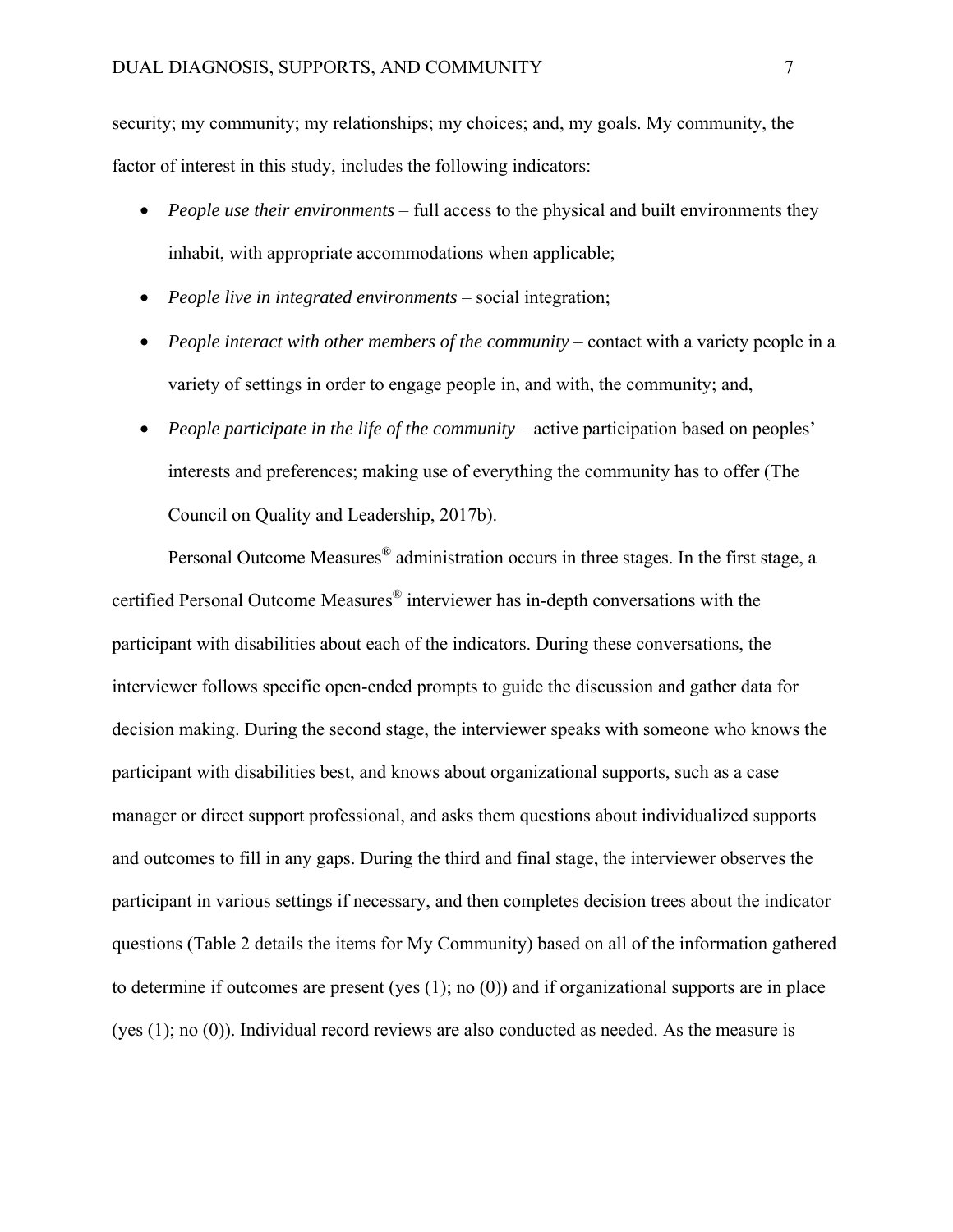person-centered, if there are any discrepancies across stages, the person with disabilities' answers are the ones used.

The Personal Outcome Measures® was developed over 25 years ago based on findings from focus groups with people with disabilities, their family members, and other key stakeholders about what really mattered in their lives. The Personal Outcome Measures<sup>®</sup> has been continuously refined over the past two decades through pilot testing, 25 years of administration, commission of research and content experts, a Delphi survey, feedback from advisory groups, and validation analyses (The Council on Quality and Leadership, 2017b). The Personal Outcome Measures® has construct validity (Friedman, 2018b), and is reliable, as all interviewers are required to pass reliability tests with at least 85% agreement before being certified (The Council on Quality and Leadership, 2017a).

#### **Variables and Analysis**

The data were analyzed to examine the following research questions: how do organizational supports facilitate the community outcomes of people with dual diagnosis? We first conducted descriptive statistics. Then, in order to examine the impact organizational supports can have on between people with dual diagnosis' community outcomes, we ran a series of binary logistic regression models with the four community areas of the Personal Outcome Measures<sup>®</sup>: use their environments; live in integrated environments; interact with other members of the community; and, participate in the life of the community. For each binary logistic regression model, the organizational support for the community area served as the independent variable (IV) and the outcome for the same community area served as the dependent variable (DV). For example, for people live in integrated environments, the IV was if the organizational support for people live in integrated environments was in place (yes  $(1)$ ; no  $(0)$ ) and the DV was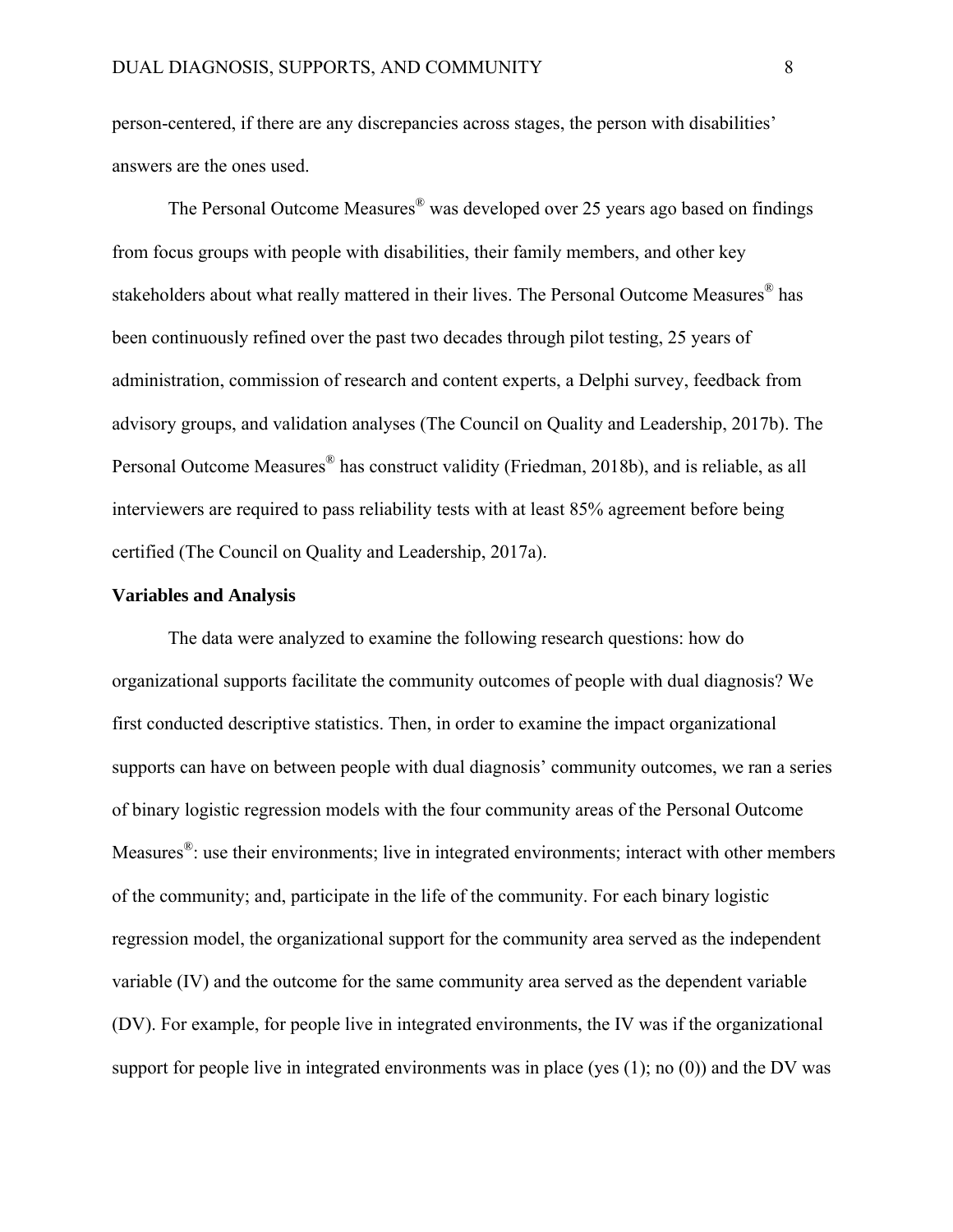if the personal outcome for people live in integrated environments was present (yes (1); no (0)). Bonferroni's correction (.0125) was used to account for using multiple models.

In addition, we also explored, of those with dual diagnosis, who was most/least likely to have organizational supports in place related to community integration. To do so, we aggregated the four community indicators related to organizational supports and this new variable became the DV. We then ran a linear regression model with the demographic variables serving as the IVs. (It should be noted for this analysis primary communication method types were combined because of widely unequal cell distribution; as a result, the variables were verbal communication versus other methods.)

#### **Results**

Approximately two-thirds of participants (*n* = 355, 66.6%) used their environments, while slightly fewer interacted with other members of the community ( $n = 296, 55.5\%$ ). Slightly less than half of the participants lived in integrated environments (*n* = 253, 47.5%) or participated in the life of the community ( $n = 233, 43.7\%$ ).

In terms of individualized organizational supports,  $66.8\%$  of participants ( $n = 356$ ) were provided with organizational supports to use their environments, 44.3% (*n* = 236) to live in integrated environments, 59.7% ( $n = 318$ ) to interact with other members of the community, and 58.2% ( $n = 310$ ) to participate in the life of the community.

# **The Impact of Organizational Supports on Community Outcomes of People with Dual Diagnosis**

A binary logistic regression model examining the relationship between organizational supports (IV) and personal outcomes (DV) for *people use their environments* was significant, *-*  $2LL = 294.04$ ,  $\chi^2$  (1) = 384.95, *p* < 0.001. The model, which correctly classified 91.9% of cases,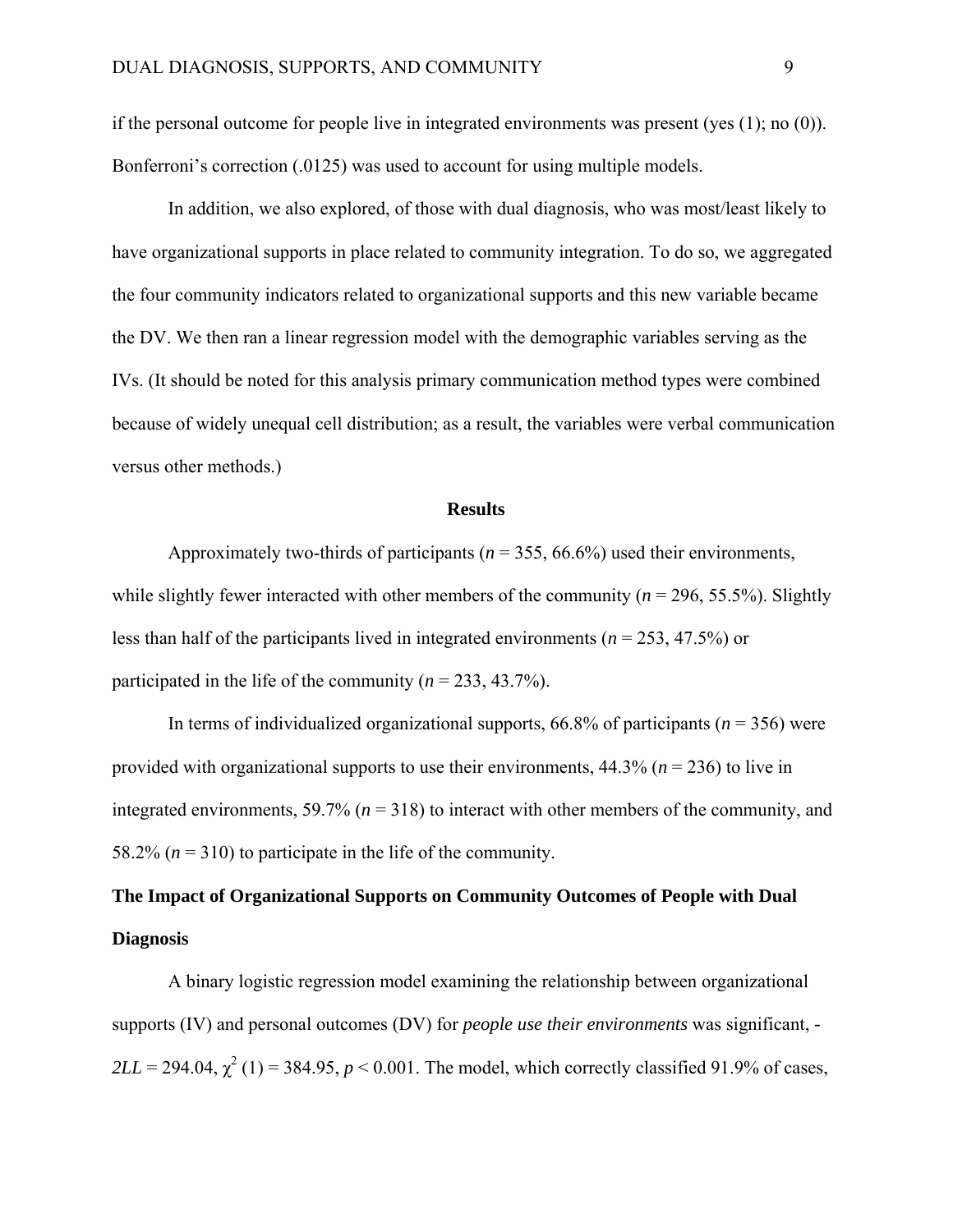explained 72.4% (Nagelkerke  $R^2$ ) of variance. The dual diagnosis term was significant ( $p <$ 0.001; Table 3). According to the model, people with dual diagnosis who received organizational supports were 112.78 times more likely to use their environments than people who did not receive organizational supports.

A binary logistic regression model examining the relationship between organizational supports (IV) and personal outcomes (DV) for *people live in integrated environments* was significant,  $-2LL = 305.00$ ,  $\chi^2$  (1) = 432.53, *p* < 0.001. The model, which correctly classified 91.6% of cases, explained 74.2% (Nagelkerke  $R^2$ ) of variance. The dual diagnosis term was significant ( $p < 0.001$ ). According to univariate statistics, people with dual diagnosis who received organizational supports were 136.06 times more likely to live in integrated environments than people with dual diagnosis who did not receive organizational supports.

A binary logistic regression model examining the relationship between organizational supports (IV) and personal outcomes (DV) for *people interact with other members of the community* was significant,  $-2LL = 520.36$ ,  $\chi^2(1) = 211.99$ ,  $p < 0.001$ . The model, which correctly classified 80.9% of cases, explained 43.9% (Nagelkerke  $R^2$ ) of variance. The dual diagnosis term was significant (*p* < 0.001). According to univariate statistics, people with dual diagnosis who received organizational supports were 18.07 times more likely to interact with other members of the community than people with dual diagnosis who did not receive organizational supports.

A binary logistic regression model examining the relationship between organizational supports (IV) and personal outcomes (DV) for *participate in the life of the community* was significant,  $-2LL = 3479.89$ ,  $\chi^2$  (1) = 250.56,  $p < 0.001$ . The model, which correctly classified 80.3% of cases, explained 50.3% (Nagelkerke  $R^2$ ) of variance. The dual diagnosis term was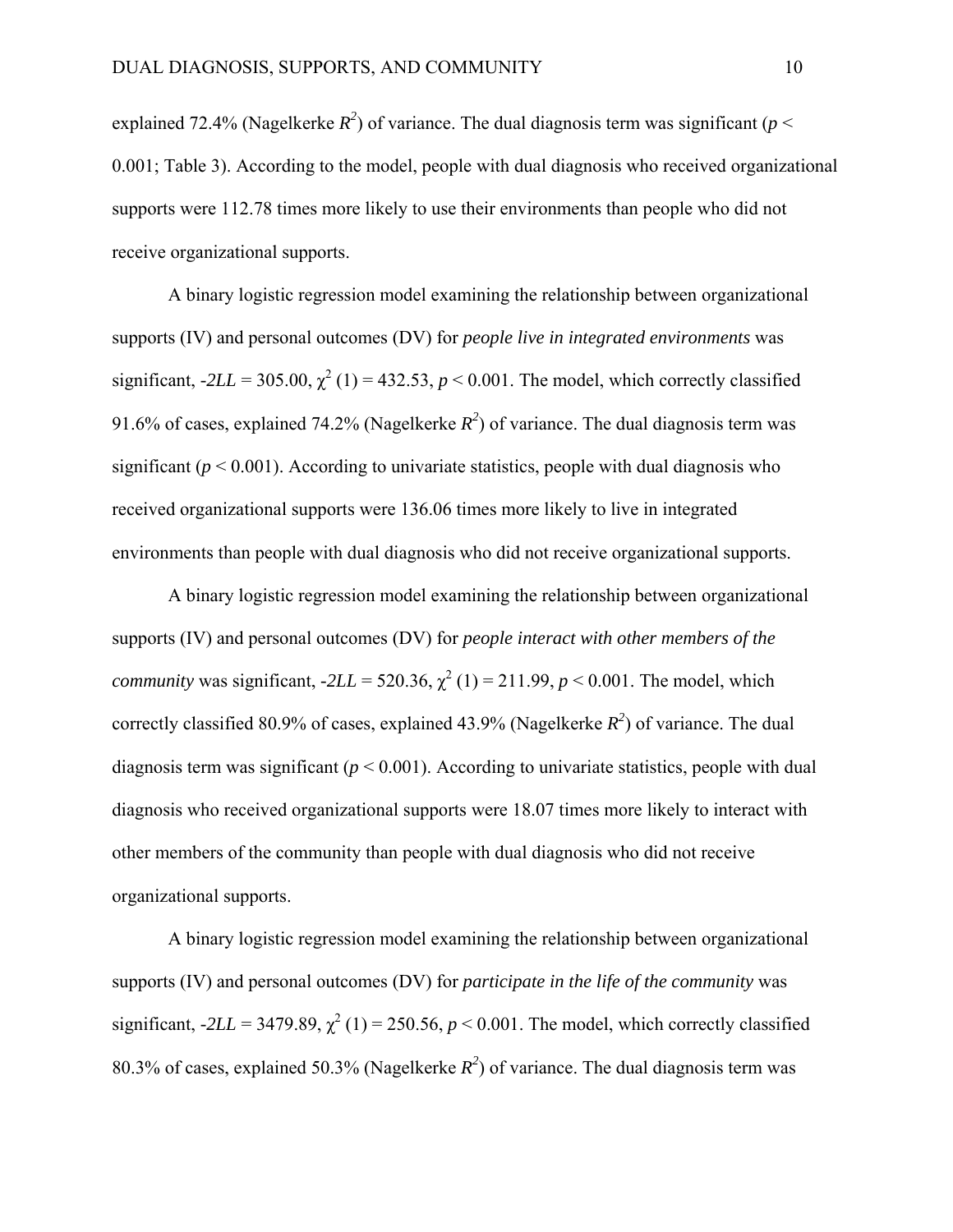significant  $(p < 0.001)$ . According to univariate statistics, people with dual diagnosis who received organizational supports were 35.93 times more likely to participate in the life of the community than people with dual diagnosis who did not receive organizational supports.

### **Disparities in Organizational Supports for those with Dual Diagnosis**

We also wanted to explore, of those with dual diagnosis, who was most/least likely to have organizational supports in place for the four community indicators (use their environments; live in integrated environments; interact with other members of the community; and, participate in the life of the community). To do so, we ran a linear regression models with the total community organizational supports in place as the DV, and demographic characteristics as the IVs (i.e., gender, race/ethnicity, primary communication method: verbal, guardianship type, residence type, age). The model was significant,  $F(19, 467) = 2.63$ ,  $p < 0.001$ ,  $R^2 = 0.10$ . The following variables were significant: guardianship – other; primary communication method – verbal; residence type – provider owned or operated home; and, residence type – ICFDD. According to the model, people with dual diagnosis who had independent decision-making had more community organizational supports in place (2.06 out of 4) than people with 'other' forms of guardianship (0.59 out of 4). People who primarily communicated through verbal communication had more community organizational supports in place (2.64 out of 4) than people who primarily used other forms of communication (e.g., facial/body expression, sign language, communication devices; 2.06 out of 4). People who lived in their own homes had more community organizational supports in place (2.06 out of 4) than people who lived in provider owned or operated homes (1.55 out of 4) and people who lived in ICFDD (1.06 out of 4).

## **Discussion**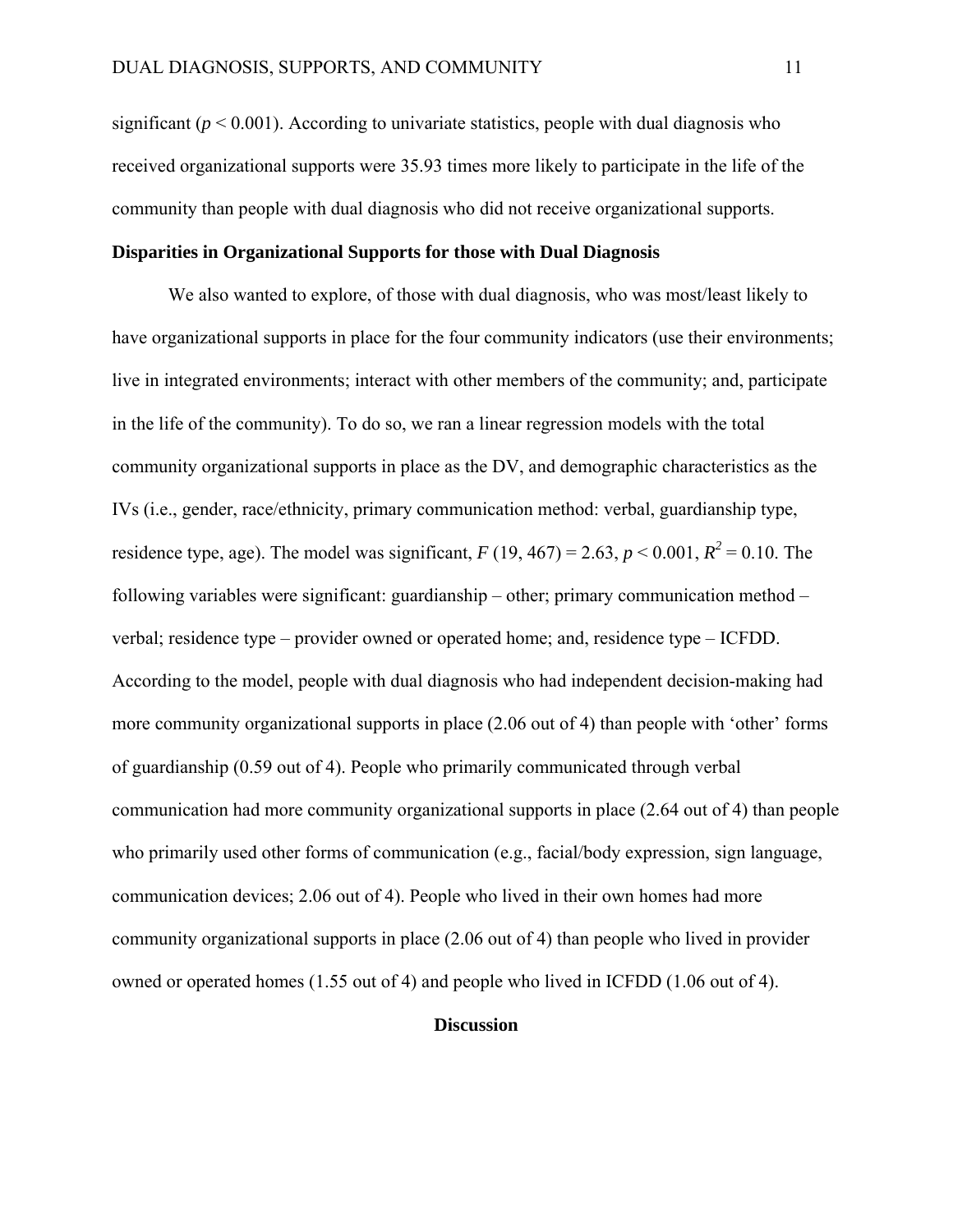A lack of community infrastructure to support people with dual diagnosis can hinder people with dual diagnosis' community integration. As such, the purpose of this study was to explore the impact organizational supports can have on the community outcomes of people with dual diagnosis. Findings revealed people with dual diagnosis were more likely to live in integrated environments, use their environments, interact with other members of the community, and participate in the life of the community when they received individualized organizational supports.

In fact, according to our data, for example, people with dual diagnosis were 136 times more likely to live in integrated environments – have the outcome present – when they received individualized organizational supports. Individualized organizational supports for the four community indicators of the Personal Outcome Measures® require human service organizations to first know what integration means to the person and their preferences for interactions with community members, know what the person would like to do in their community and how often they would like to engage in community activities, and know if the person can access their environments (The Council on Quality and Leadership, 2017b). Organizations must assess the person's interest and ability for access and use of their environment, and assess the type and frequency of interaction the person has with members of the community. Organizations must also promote opportunities for integration and interaction with community members, provide the person with access to information about options for community participation, provide support for the person to do the things they wants to do in the community, and provide modifications, if applicable, to promote maximum access to the community. By ensuring person-centered organizational supports are in place, human service organizations are not only facilitating people with dual diagnosis' community outcomes, but also their quality of life.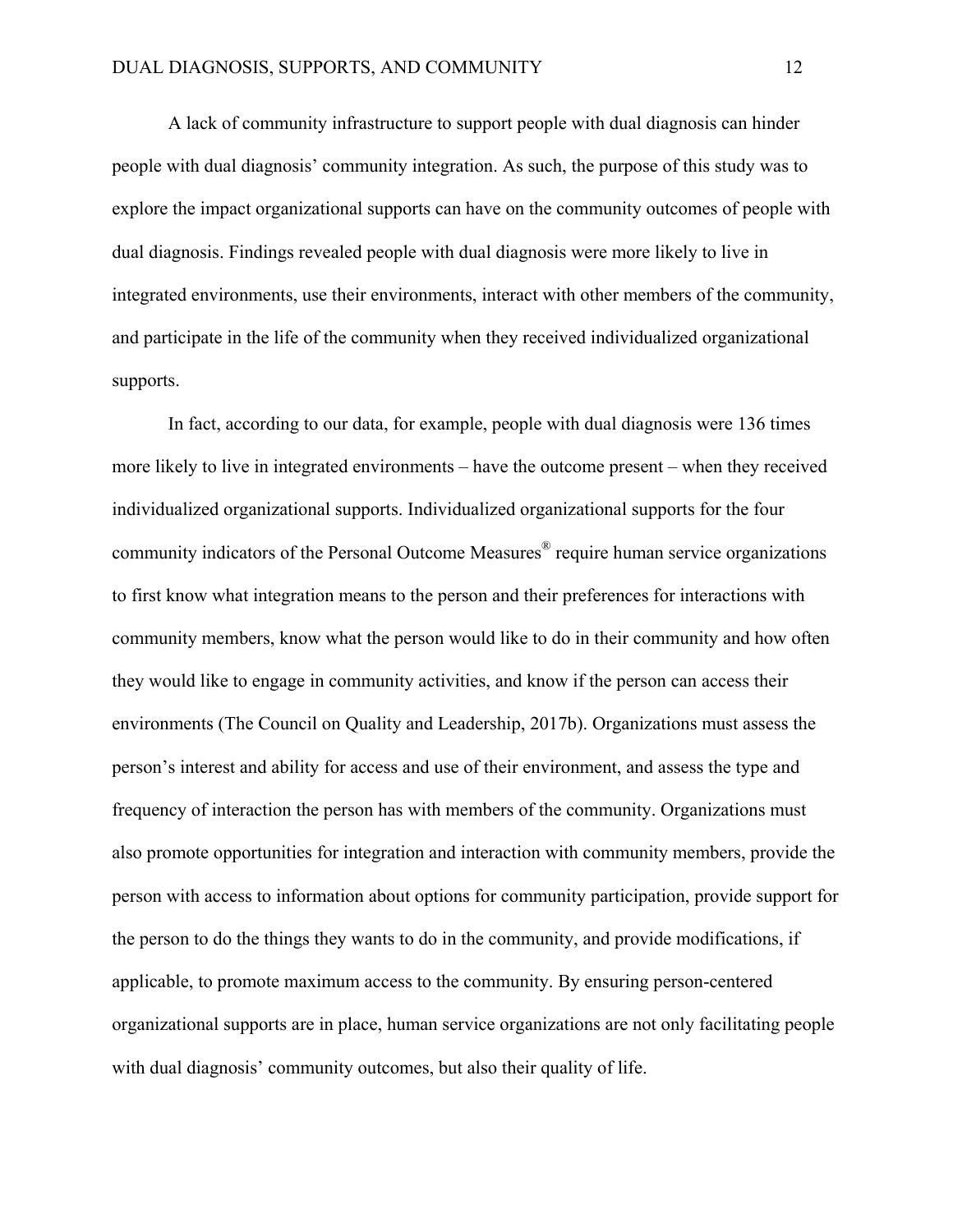Although *all* people with dual diagnosis should have person-centered organizational supports, our findings revealed a number of disparities in supports for community integration even amongst people with dual diagnosis themselves that need to be targeted and prioritized. For example, people whose primary communication method was verbal were more likely to receive supports from organizations regarding community outcomes than people who primarily communicated through communication devices, sign language, facial/body expressions, or other methods, even when all other characteristics were controlled. This finding suggest disability service organizations may not be adequately supporting people who primarily communicate through other means – there needs to be more intentionality about creating organizational supports for people with alternative communication methods with dual diagnosis so they too can benefit from community integration.

People who lived in provider owned or operated homes, and ICFDD were also significantly less likely to be supported by organizations to have community indicators present compared to people who lived in their own homes. While this seem like a natural conclusion, especially since it includes settings like ICFDD, provider owned or operated settings are *supposed* to be more community based than institutions, yet they often poorly supported people with dual diagnosis to have community integration. These findings may reflect transinstitutionalization – the systemic movement from one institutional setting to another type of institution (Blair & Espinoza, 2015; Friedman, 2019; O'Mahony, 2013; Prins, 2011; Sisti, Segal, & Emanuel, 2015; Wachtler & Bagala, 2013); "the legacy of institutionalization and congregate care has shaped current residential services, meaning that 'services today have become standardized, inflexible and unaccountable to those they serve'" (Spagnuolo, 2016, n.p.). While people with IDD as a group continue to be isolated, even in community settings (Bratt  $\&$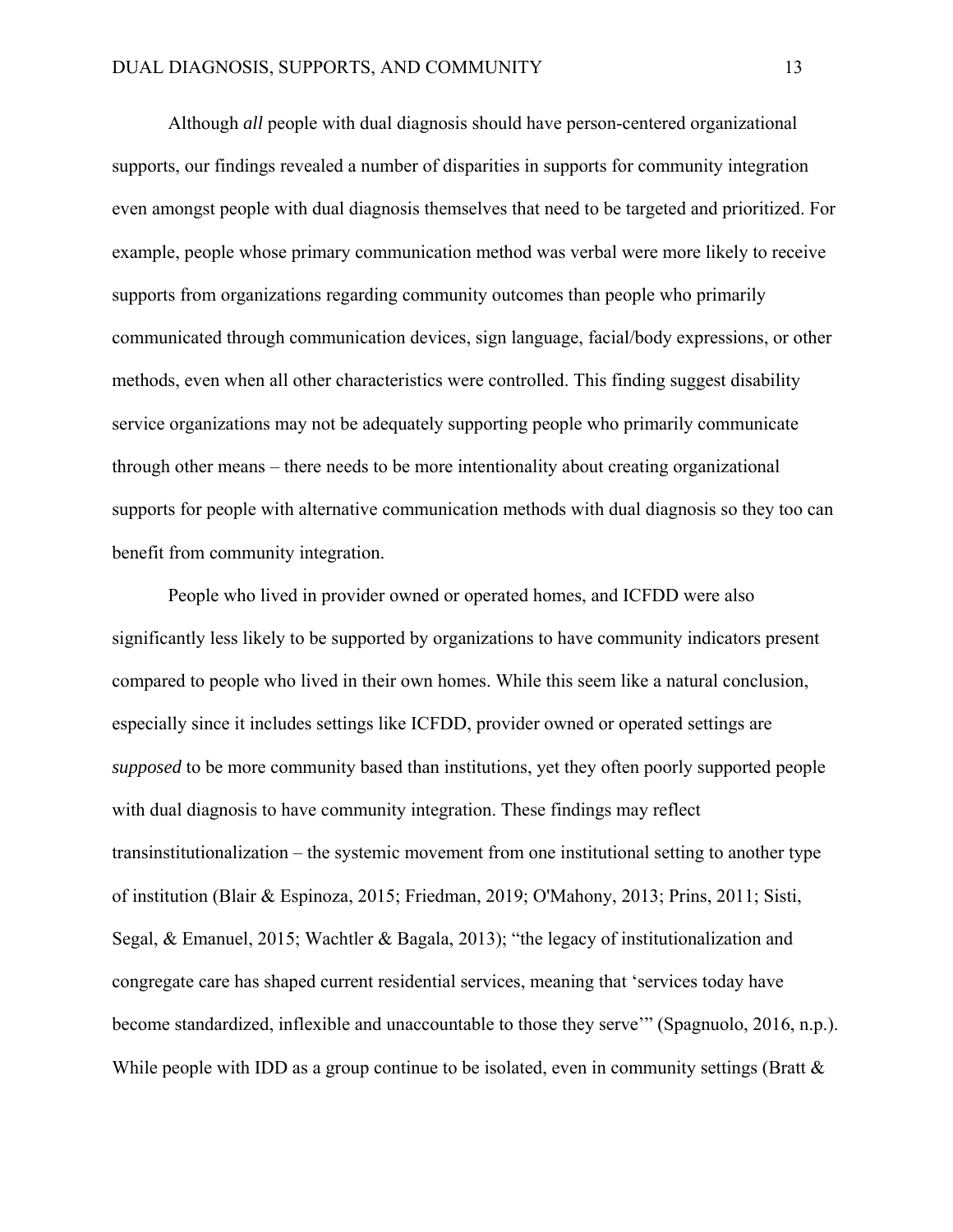Johnston, 1988; Cullen et al., 1995; Forrester-Jones et al., 2002; Hammel et al., 2008), our findings reveal people with dual diagnosis may be particularly so. Attention to these disparities is necessary to expand the community integration of people with dual diagnosis, particularly in these settings.

In addition, a significant proportion of people with dual diagnosis in this study did not have the community outcomes present. For example, an overwhelming majority of people dual diagnosis status did not have the outcome present for *participate in the life of the community*, which includes not only participating, but also the person being satisfied with the type and frequency of their participation. As such, we believe these findings suggest the need for a stronger community infrastructure to support people with dual diagnosis. Doing so is necessary to ensure services and supports abide by the rights put forth by the Americans with Disabilities Act (1990), *Olmstead*, and the *Medicaid HCBS Settings Rule* (CMS 2249-F/2296-F), which have reinforced *all* people with disabilities have a right to community integration.

Having an adequate community infrastructure requires a robust and continuous system of services to support people's mental and behavioral health needs. For example, Friedman (2018a) found when human service organizations provided people with IDD with continuous and consistent services and supports, people were eight times less likely to exhibit 'behavioral issues.' Moreover, when organizations implemented ongoing staff development for their employees, behavioral issues amongst people with IDD were eight times less likely (Friedman, 2018a). By having a robust person-centered service system that attends to the factors underlying 'behavioral issues' – not only physiological ones, but also factors related to a lack of meaningful opportunities – these behaviors not only decrease, but as a result, so does the probability that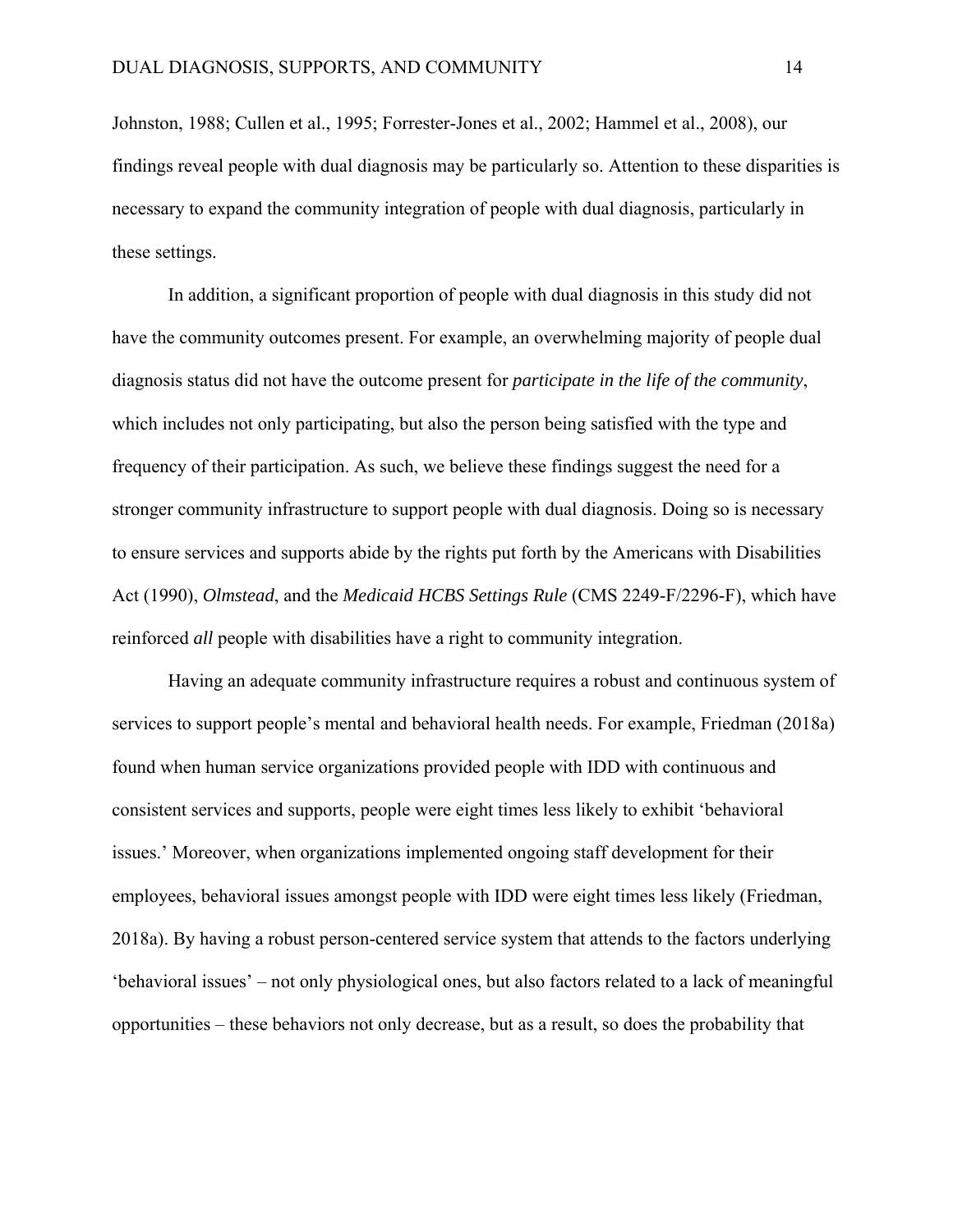people will be re-institutionalized as a result of these behaviors (Causby & York, 1991; Friedman, 2018a; Intagliata & Willer, 1982; Lulinski-Norris et al., 2012; Lulinski, 2014). **Limitations** 

When interpreting our findings, a number of limitations should be considered. The majority of our sample was White; however, this percentage was similar to the United States population. Moreover, although participants represented 22 states, three states (New York, Tennessee, and South Dakota) were represented most frequently. There was also an unequal distribution across some of the variables in our study which may have impacted the significance of those findings. Finally, as this was as a secondary data analysis, we did not have the opportunity to add additional questions or variables.

#### **Conclusion**

To promote the community integration of people with IDD with dual diagnosis a number of disparities need to be addressed. States need to recognize the lack of community infrastructure and gaps in service provision hinder the quality of life of people with dual diagnosis. As community living is significantly more cost effective than institutions, states can redistribute resources to expand LTSS provision to reduce disparities, reduce waiting lists, and build a more comprehensive network of services and supports. Moreover, attention to these disparities requires provider transformation to a system that moves beyond custodial models of care, and introduces evidenced based, person-centered practices. A stronger and more robust service system is necessary to ensure people with dual diagnosis have the same opportunities as not only people with IDD without psychiatric disabilities, but also nondisabled people.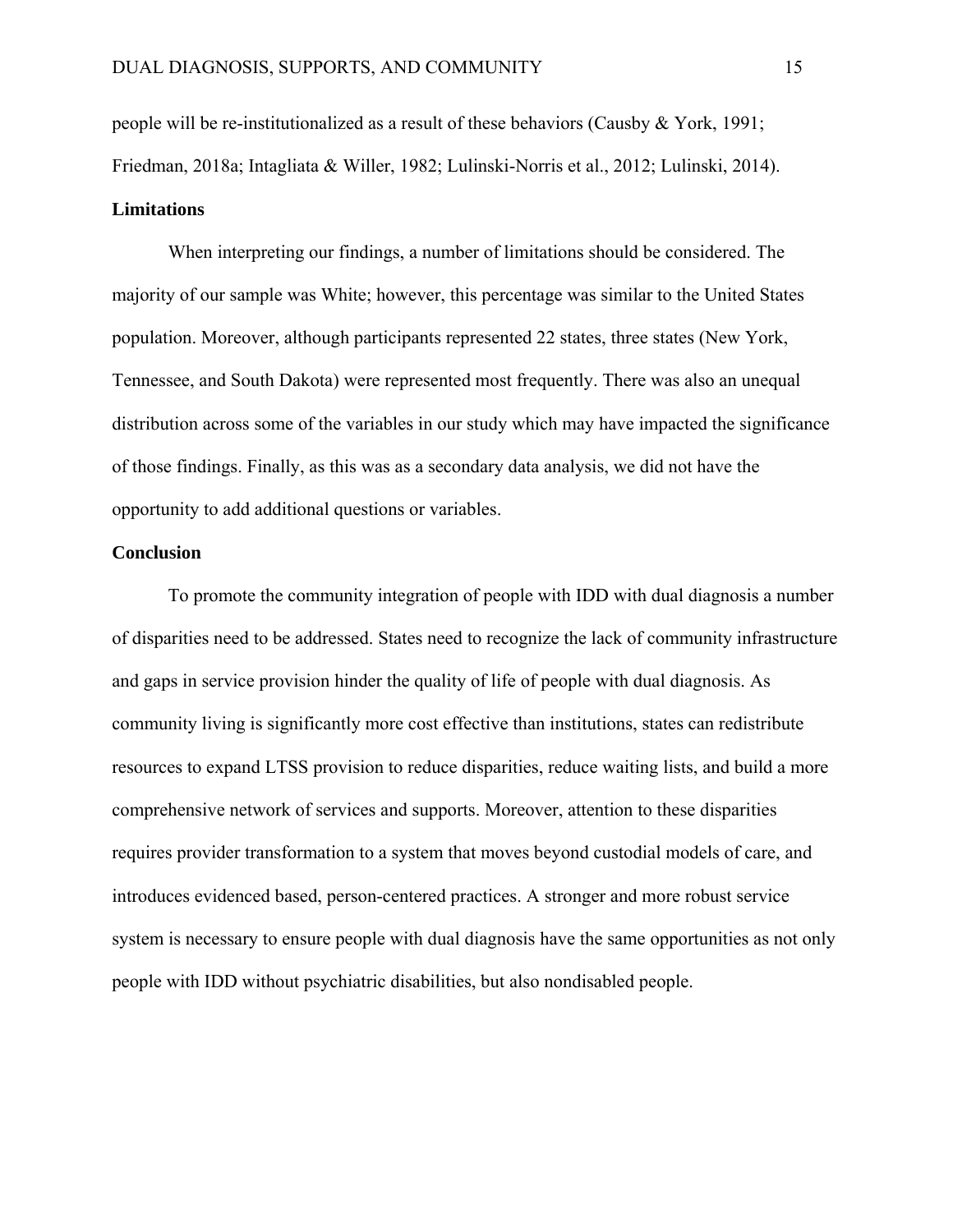#### **References**

Allott, K. A., Francey, S. M., & Velligan, D. I. (2013). Improving functional outcome using compensatory strategies in comorbid intellectual disability and psychosis: A case study. *American Journal of Psychiatric Rehabilitation, 16*(1), 50-65.

https://doi.org/10.1080/15487768.2013.762306.

Americans With Disabilities Act of 1990, Pub. L. No. 101-336, 104 Stat. 328, (1990).

Aschbrenner, K., Grabowski, D. C., Cai, S., Bartels, S. J., & Mor, V. (2011). Nursing home admissions and long-stay conversions among persons with and without serious mental illness. *Journal of aging & social policy, 23*(3), 286-304.

https://doi.org/10.1080/08959420.2011.579511.

- Bagenstos, S. R. (2012). The past and future of deinstitutionalization litigation. *Cardozo L. Rev., 34*(1), 1-48. https://doi.org/10.2139/ssrn.2005301.
- Blair, T. R., & Espinoza, R. T. (2015). Medicare, Medicaid, and mental health care: historical perspectives on reforms before the US congress. *Jama, 314*(21), 2231-2232. https://doi.org/10.1001/jama.2015.13328.
- Borthwick-Duffy, S. A. (1994). Epidemiology and prevalence of psychopathology in people with mental retardation. *Journal of Consulting and Clinical Psychology, 62*(1), 17-27. https://doi.org/10.1037/0022-006X.62.1.17.
- Braddock, D., Hemp, R., Rizzolo, M. C., Tanis, E. S., Haffer, L., & Wu, J. (2015). *The state of the states in intellectual and developmental disabilities: Emerging from the great recession* (10th ed.). Washington, DC: The American Association on Intellectual and Developmental Disabilities.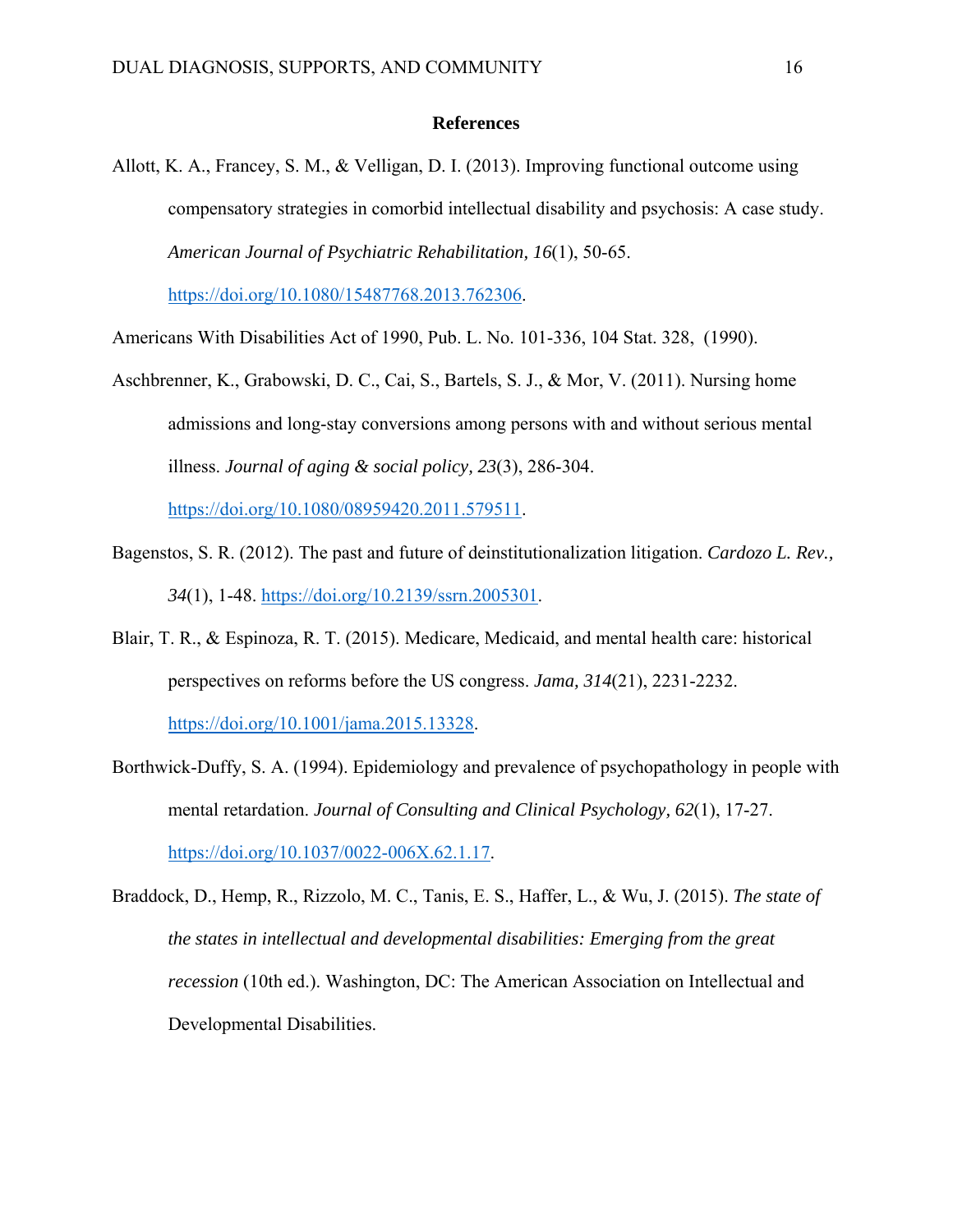- Braddock, D., Hemp, R., Tanis, E. S., Wu, J., & Haffer, L. (2017). *The state of the states in intellectual and developmental disabilities: 2017* (11th ed.). Washington, DC: The American Association on Intellectual and Developmental Disabilities.
- Bratt, A., & Johnston, R. (1988). Changes in life style for young adults with profound handicaps following discharge from hospital care into a "second generation" housing project. *Mental Handicap Research, 1*(1), 49-74. https://doi.org/10.1111/j.1468- 3148.1988.tb00005.x.
- Buckles, J., Luckasson, R., & Keefe, E. (2013). A systematic review of the prevalence of psychiatric disorders in adults with intellectual disability, 2003–2010. *Journal of Mental Health Research in Intellectual Disabilities, 6*(3), 181-207. https://doi.org/10.1080/19315864.2011.651682.
- Causby, V. D., & York, R. O. (1991). Predictors of success in community placement of persons with mental retardation. *The British Journal of Mental Subnormality, 37*(72), 25-34. https://doi.org/10.1179/bjms.1991.004.
- Charlot, L., & Beasley, J. B. (2013). Intellectual disabilities and mental health: United States– based research. *Journal of Mental Health Research in Intellectual Disabilities, 6*(2), 74- 105. https://doi.org/10.1080/19315864.2012.715724.
- Cullen, C., Whoriskey, M., Mackenzie, K., Mitchell, W., Ralston, K., Shreeve, S., & Stanley, A. (1995). The effects of deinstitutionalization on adults with learning disabilities. *Journal of Intellectual Disability Research, 39*(6), 484-494. https://doi.org/10.1111/j.1365- 2788.1995.tb00568.x.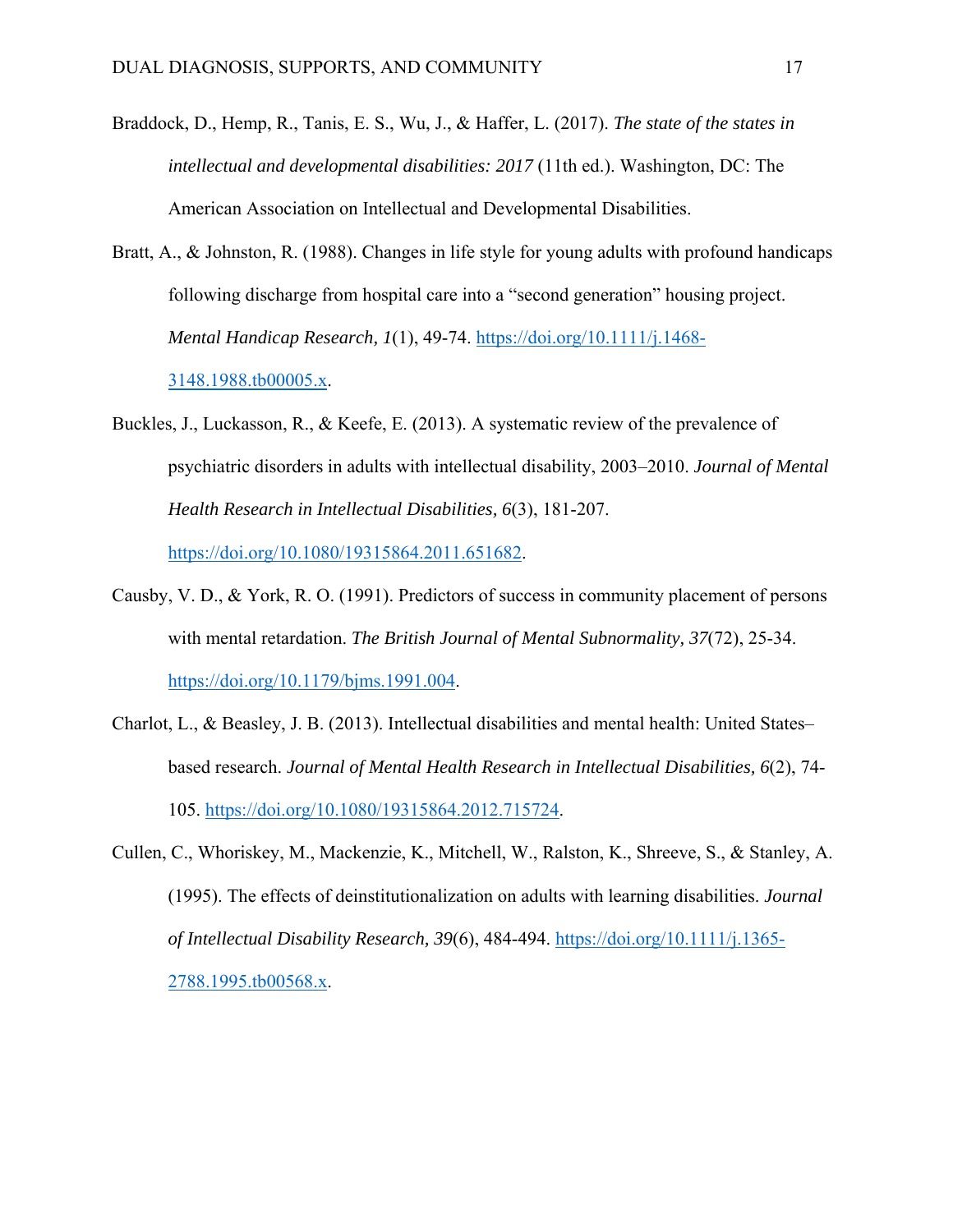- Davis, L., Fulginiti, A., Kriegel, L., & Brekke, J. S. (2012). Deinstitutionalization? Where have all the people gone? *Current psychiatry reports, 14*(3), 259-269. https://doi.org/10.1007/s11920-012-0271-1.
- Deb, S., Thomas, M., & Bright, C. (2001). Mental disorder in adults with intellectual disabilities. I: Prevalence of functional psychiatric illness among a community-based population aged between 16 and 64 years. *Journal of Intellectual Disabilities Rearch, 45*(6), 495-505. https://doi.org/10.1046/j.1365-2788.2001.00374.x.
- Einfeld, S. L., Ellis, L. A., & Emerson, E. (2011). Comorbidity of intellectual disability and mental disorder in children and adolescents: A systematic review. *Journal of Intellectual and Developmental Disability, 36*(2), 137-143.

https://doi.org/10.1080/13668250.2011.572548.

- Forrester-Jones, R., Carpenter, J., Cambridge, P., Tate, A., Hallam, A., Knapp, M., & Beecham, J. (2002). The quality of life of people 12 years after resettlement from long stay hospitals: Users' views on their living environment, daily activities and future aspirations. *Disability & Society, 17*(7), 741-758. https://doi.org/10.1080/0968759021000068469.
- Friedman, C. (2017). A national analysis of Medicaid Home and Community Based Services waivers for people with intellectual and developmental disabilities: FY 2015. *Intellectual and Developmental Disabilities, 55*(5), 281-302. https://doi.org/10.1352/1934-9556- 55.5.281.
- Friedman, C. (2018a). *Building the framework for IDD quality measures*. Towson, Chicago, and Omaha: The Council on Quality and Leadership, the Institute for Public Policy for People with Disabilities, and Mosaic.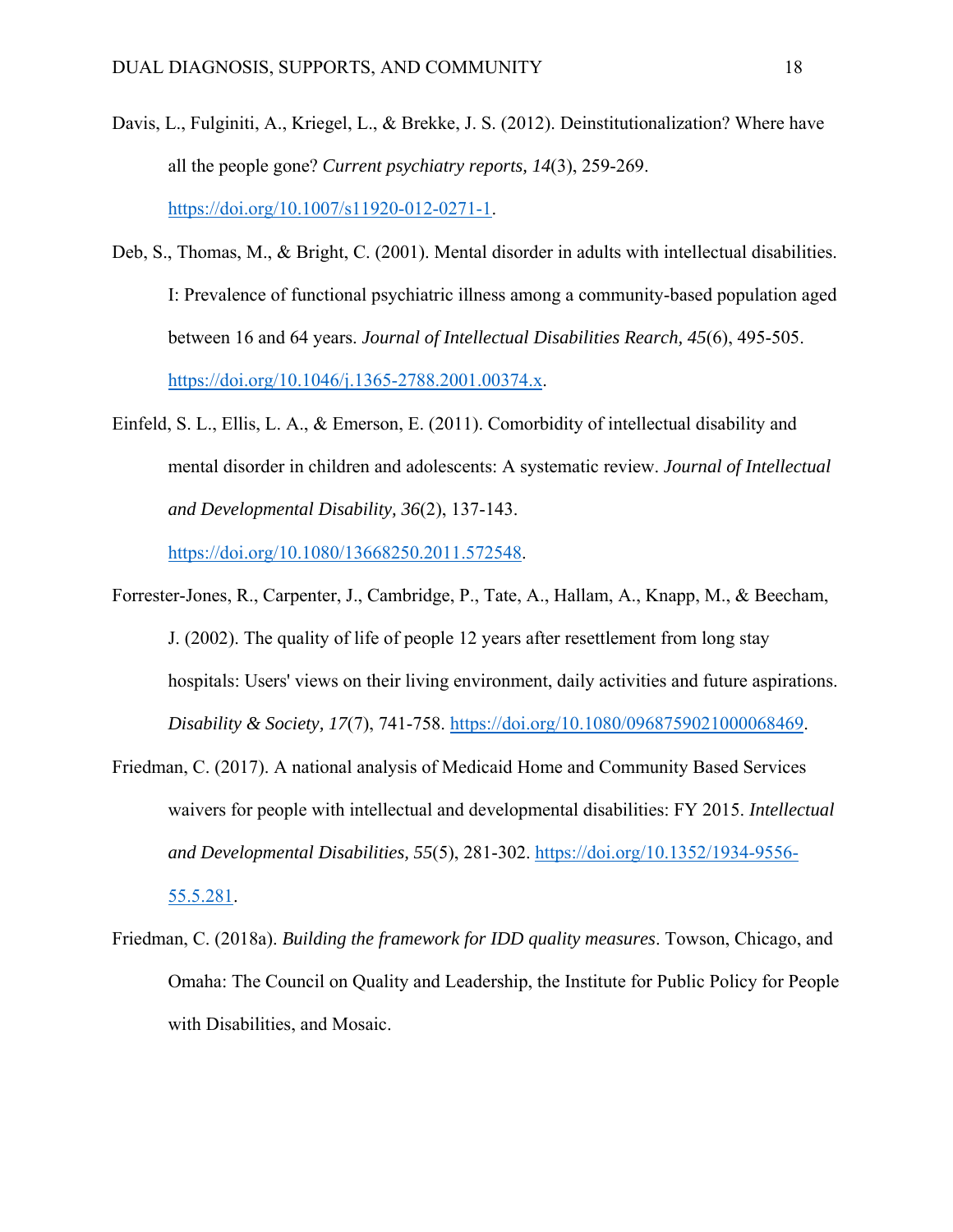- Friedman, C. (2018b). The Personal Outcome Measures®. *Disability and health journal, 11*(3), 351–358. https://doi.org/10.1016/j.dhjo.2017.12.003.
- Friedman, C. (2019). The influence of residence type on personal outcomes. *Intellectual and Developmental Disabilities, 57*(2), 112-126. https://doi.org/10.1352/1934-9556-57.2.112.
- Friedman, C., Lulinski, A., & Rizzolo, M. C. (2015). Mental/behavioral health services: Medicaid Home and Community-Based Services 1915(c) waiver allocation for people with intellectual and developmental disabilities. *Intellectual and Developmental Disabilities, 53*(4), 257-270. https://doi.org/10.1352/1934-9556-53.4.257.
- Geller, J. L. (2006). The evolution of outpatient commitment in the USA: from conundrum to quagmire. *International journal of law and psychiatry, 29*(3), 234-248. https://doi.org/10.1016/j.ijlp.2005.09.003.
- Hammel, J., Jones, R., Smith, J., Sanford, J., Bodine, C., & Johnson, M. (2008). Environmental barriers and supports to the health, function, and participation of people with developmental and intellectual disabilities: report from the State of the Science in Aging with Developmental Disabilities Conference. *Disability and health journal, 1*(3), 143- 149. https://doi.org/10.1016/j.dhjo.2008.05.001.
- Intagliata, J., & Willer, B. (1982). Reinstitutionalization of mentally retarded persons successfully placed into family-care and group homes. *American Journal of Mental Deficiency, 8*(1), 34-49
- Lakin, K. C., Larson, S. A., & Kim, S. (2011). *Behavioral outcomes of deinstitutionalization for people with intellectual and/or developmental disabilities: Third decennial review of U.S. studies, 1977-2010* (Vol. 21): Research and Training Center on Community Living, Institute on Community Integration, University of Minnesota.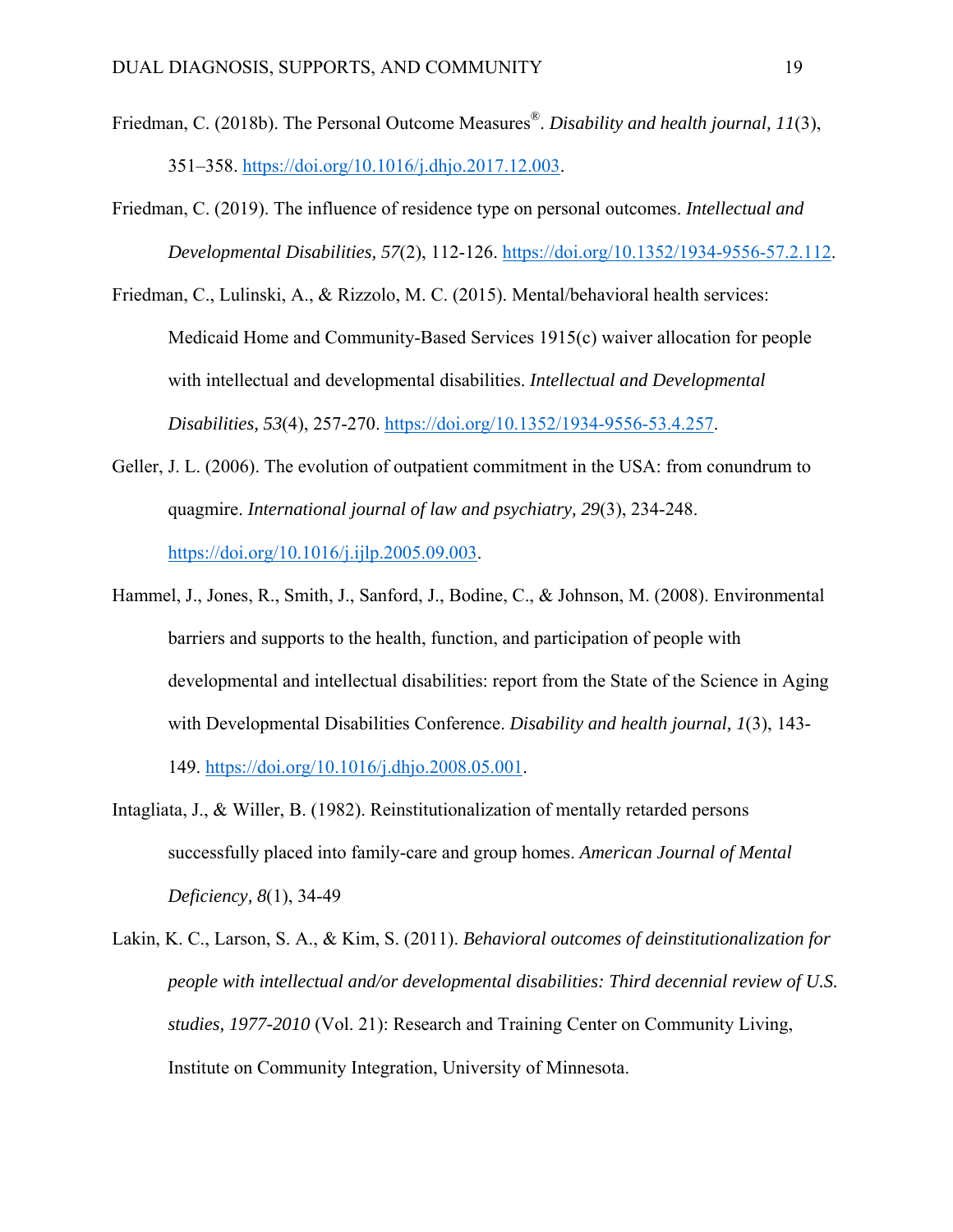- Larson, S. A., & Lakin, K. C. (1989). Deinstitutionalization of persons with mental retardation: Behavioral outcomes. *Research and Practice for Persons with Severe Disabilities, 14*(4), 324-332. https://doi.org/10.1177/154079698901400411.
- Lulinski-Norris, A., Rizzolo, M., & Heller, T. (2012). *An analysis of movement from state operated developmental centers in Illinois*. Chicago: Institute on Disability and Human Development, University of lllinois at Chicago.
- Lulinski, A. (2014). *Community capacity to provide mental/behavioral health services to people with developmental disabilities (Unpublished doctoral dissertation).* University of Illinois at Chicago, Chicago.
- Mann, C., & Hyde, P. S. (2013). *Coverage of behavioral health services for children, youth, and young adults with significant mental health conditions*. Retrieved from Baltimore: http://www.medicaid.gov/federal-policy-guidance/downloads/CIB-05-07-2013.pdf
- Mansell, J. (2006). Deinstitutionalisation and community living: progress, problems and priorities. *Journal of Intellectual and Developmental Disability, 31*(2), 65-76. https://doi.org/10.1080/13668250600686726.
- McIntyre, L. L., Blacher, J., & Baker, B. L. (2002). Behaviour/mental health problems in young adults with intellectual disability: the impact on families. *Journal of Intellectual Disability Research, 46*(3), 239-249. https://doi.org/10.1046/j.1365-2788.2002.00371.x.

Medicaid Program; State Plan Home and Community-Based Services, 5-Year Period for Waivers, Provider Payment Reassignment, and Home and Community-Based Setting Requirements for Community First Choice and Home and Community-Based Services (HCBS) Waivers, 79 Fed. Reg. 2947 (January 10, 2014) (to be codified at 42 C. F. R. pts. 430, 431, 435, 436, 440, 441, 447).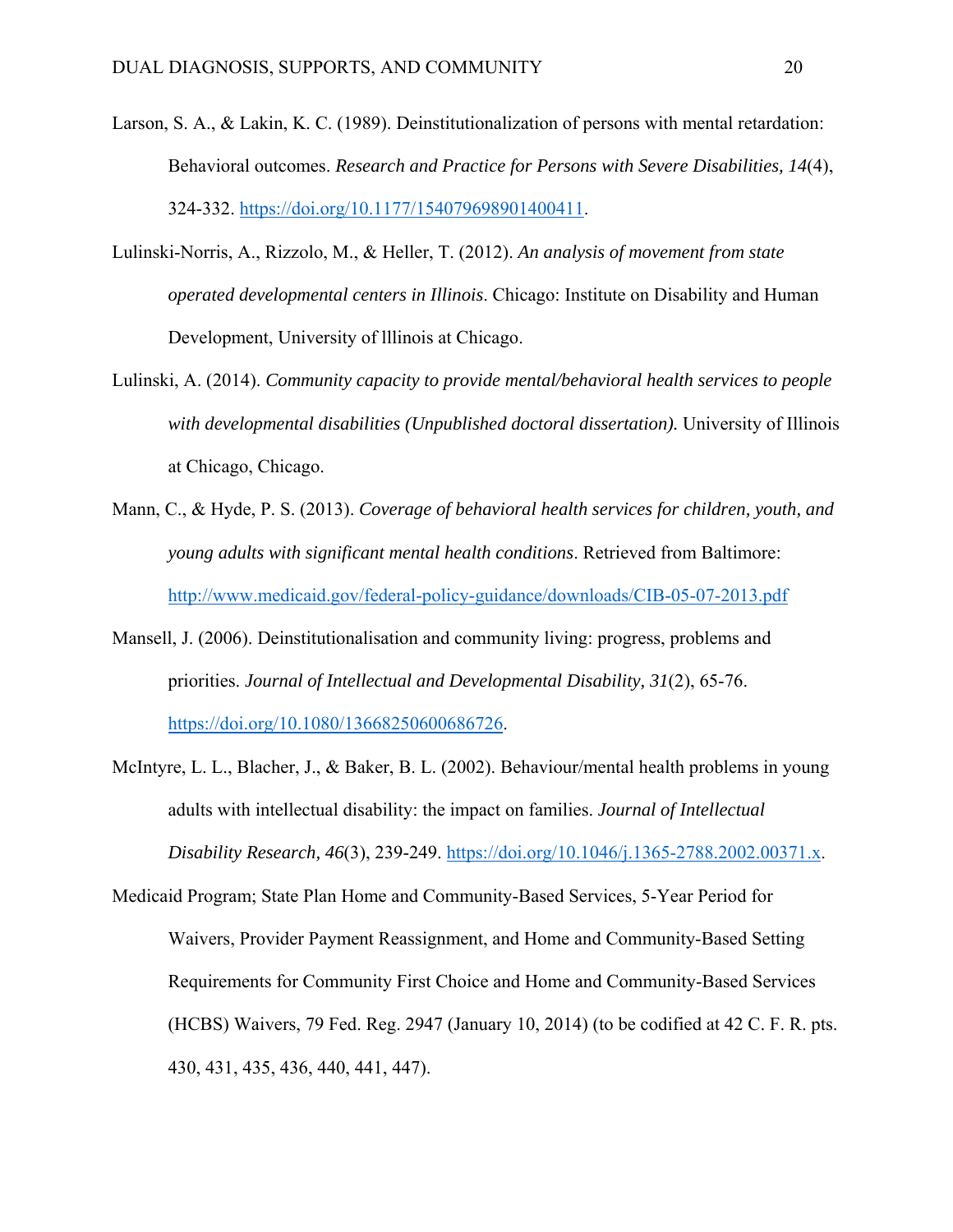Mirenda, P. (2014). Revisiting the mosaic of supports required for including people with severe intellectual or developmental disabilities in their communities. *Augmentative and Alternative Communication, 30*(1), 19-27.

https://doi.org/10.3109/07434618.2013.875590.

O'Mahony, C. (2013). *Diversion: A comparative study of law and policy relating to defendants and offenders with mental health problems and intellectual disability (doctoral dissertation).* NUI Galway, Galway, Ireland.

Olmstead v. LC, No. 98-536, 527 581 (Supreme Court 1999).

- Prins, S. J. (2011). Does transinstitutionalization explain the overrepresentation of people with serious mental illnesses in the criminal justice system? *Community mental health journal, 47*(6), 716-722. https://doi.org/10.1007/s10597-011-9420-y.
- Sisti, D. A., Segal, A. G., & Emanuel, E. J. (2015). Improving long-term psychiatric care: bring back the asylum. *Jama, 313*(3), 243-244. https://doi.org/10.1001/jama.2014.16088.
- Spagnuolo, N. (2016). Building back wards in a 'post' institutional era: Hospital confinement, group home eviction, and Ontario's treatment of people labelled with intellectual disabilities. *Disability Studies Quarterly, 36*(4). https://doi.org/10.18061/dsq.v36i4.5279.
- Substance Abuse and Mental Health Services Administration. (2018). *Key substance use and mental health indicators in the United States: Results from the 2017 National Survey on Drug Use and Health (HHS Publication No. SMA 18-5068, NSDUH Series H-53)*. Retrieved from Rockville: https://www.samhsa.gov/data/report/2017-nsduh-annualnational-report
- Supreme Court of the United States. (1999). *Syllabus. Olmstead V. L. C. (98-536) 527 U.S. 581.* Retrieved from https://www.law.cornell.edu/supct/pdf/98-536P.ZS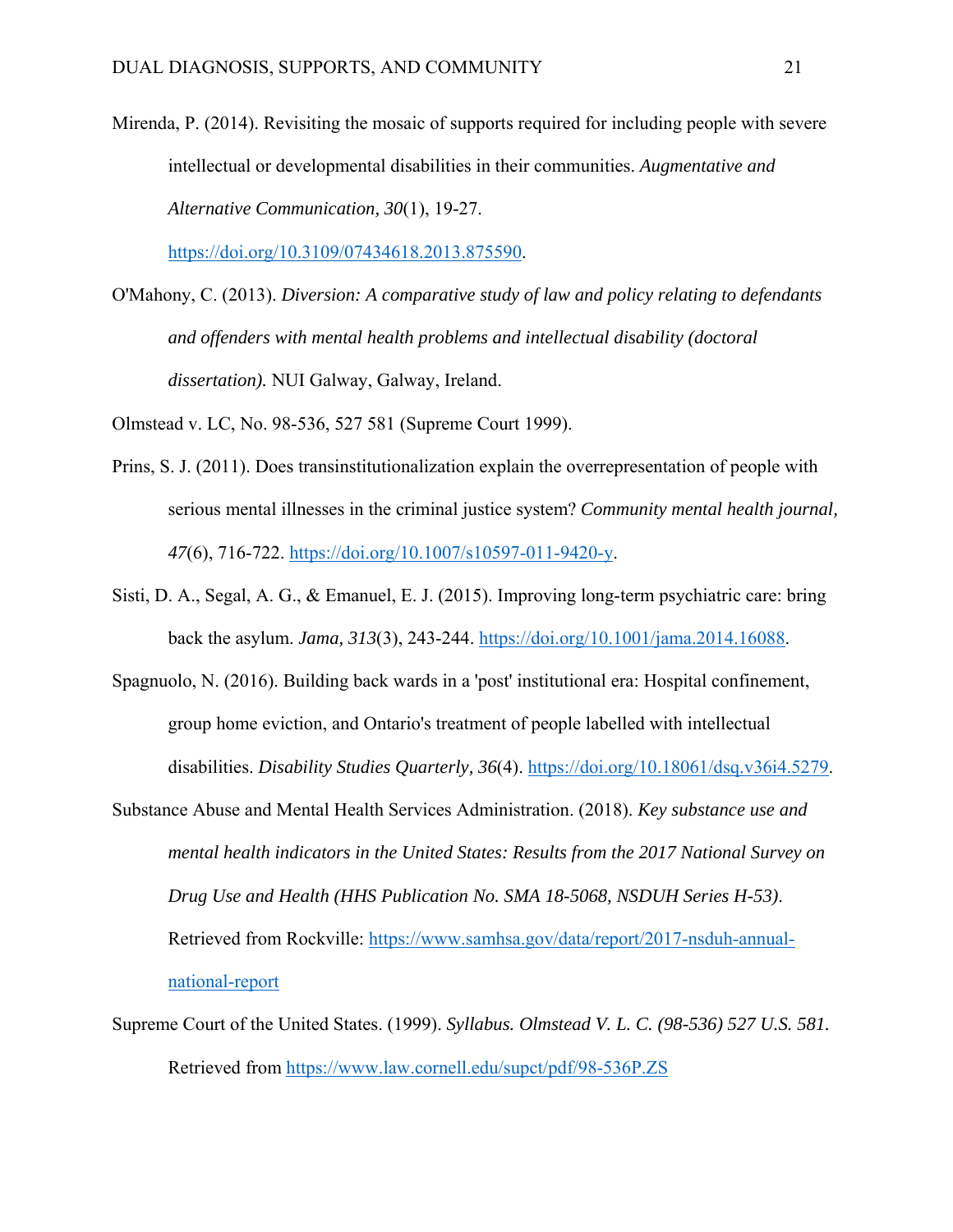- The Council on Quality and Leadership. (2017a). *The Personal Outcome Measures® 2017: Measuring outcomes now and into the future*. Towson, MD: The Council on Quality and Leadership.
- The Council on Quality and Leadership. (2017b). *Personal Outcome Measures®: Measuring personal quality of life* (3rd ed.). Towson, MD: Author.
- The Henry J. Kaiser Family Foundation. (2012). Medicaid benefits: Public health and mental health clinics (clinic services by an organized facility or clinic not part of a hospital). Retrieved from http://kff.org/medicaid/state-indicator/clinic-services-by-an-organizedfacility-or-clinic-not-part-of-a-hospital-public-health-and-mental-health-clinics/
- Wachtler, S., & Bagala, K. (2013). From the asylum to solitary: Transinstitutionalization. *Albany Law Review, 77*(3), 915-930
- Young, L. (2006). Community and cluster centre residential services for adults with intellectual disability: Long term results from an Australian matched sample. *Journal of Intellectual Disability Research, 50*(6), 419-431. https://doi.org/10.1111/j.1365- 2788.2006.00788.x.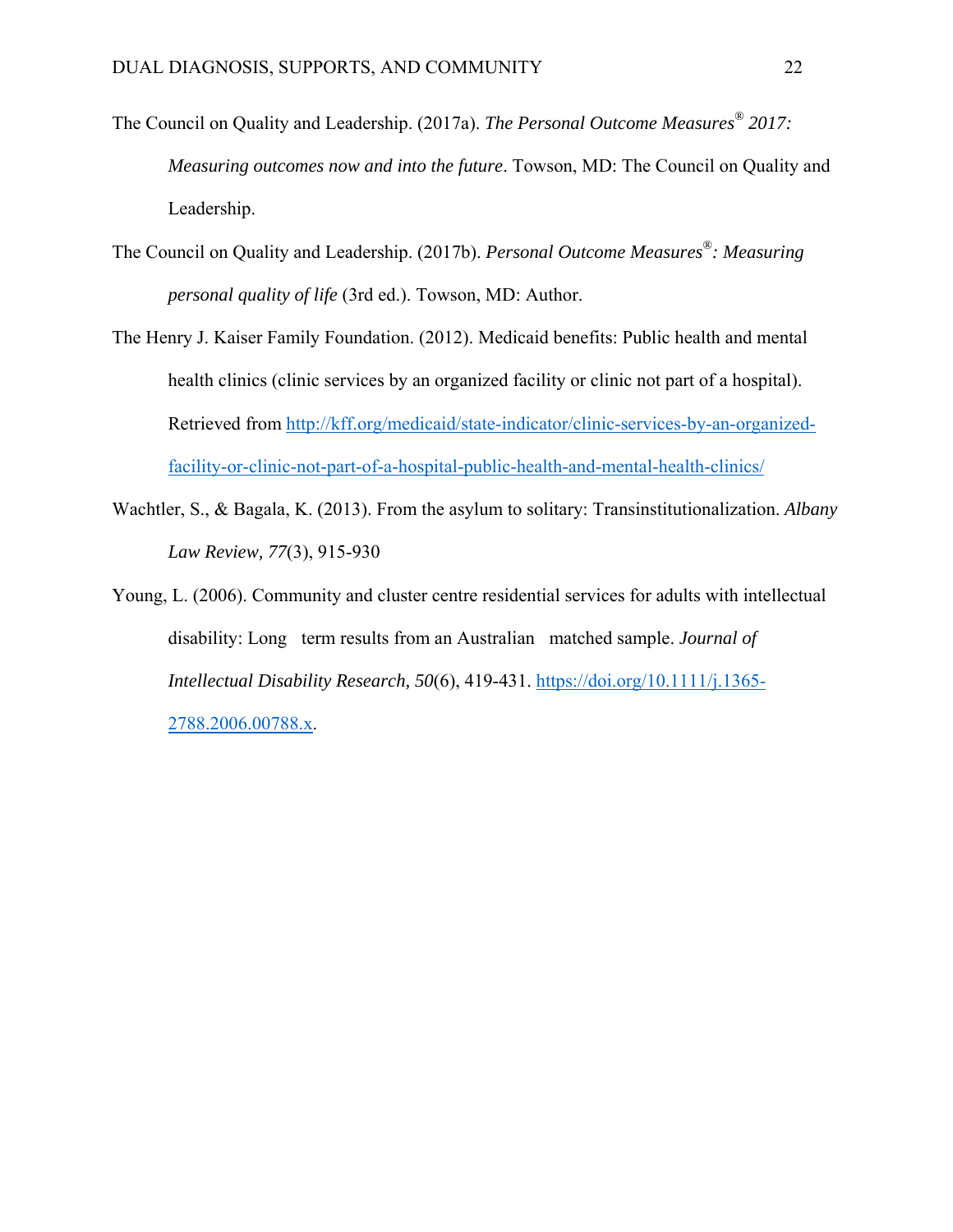| Table 1                              |  |
|--------------------------------------|--|
| Demographics of Sample ( $n = 533$ ) |  |

| Characteristic          | $\boldsymbol{n}$ | $\%$ | Characteristic (cont.)                        | $\boldsymbol{n}$ | $\%$ |
|-------------------------|------------------|------|-----------------------------------------------|------------------|------|
| Age range ( $n = 516$ ) |                  |      | Guardianship ( $n = 528$ )                    |                  |      |
| 18 to 24                | 53               | 10.3 | Independent decision making                   |                  | 25.2 |
| 25 to 34                | 111              | 21.5 | Assisted decision making                      |                  | 33.3 |
| 35 to 44                | 114              | 22.1 | Full plenary guardianship                     |                  | 40.0 |
| 45 to 54                | 80               | 15.5 | Other                                         |                  | 1.5  |
| 55 to 64                | 95               | 18.4 | Residence type $(n = 519)$                    |                  |      |
| 65 to 74                | 52               | 10.1 | Provider owned/operated home                  | 299              | 59.8 |
| $75+$                   | 11               | 2.1  | Own home                                      | 89               | 17.1 |
| Gender                  |                  |      | Family home                                   | 53               | 10.2 |
| Man                     | 297              | 55.7 | Host family or family foster care             | 16               | 3.1  |
| Woman                   | 236              | 44.3 | ICFDD (private and state)                     | 15               | 2.9  |
| Race $(n = 527)$        |                  |      | 14<br>Other                                   |                  | 2.7  |
| White                   | 378              | 71.7 | Primary method of communication ( $n = 531$ ) |                  |      |
| <b>Black</b>            | 112              | 21.3 | Verbal/spoken language                        | 443              | 83.4 |
| Latinx                  | 25               | 4.7  | Face/body expression                          | 67               | 12.6 |
| Other                   | 15               | 2.8  | Sign language                                 | 8                | 1.5  |
|                         |                  |      | Communication device                          | 1                | 0.2  |
|                         |                  |      | Other                                         | 12               | 2.3  |

*Note.* ICFDD = Intermediate care facility for people with developmental disabilities. HCBS = Home and community based services. DSP = direct support professionals. People could select more than one race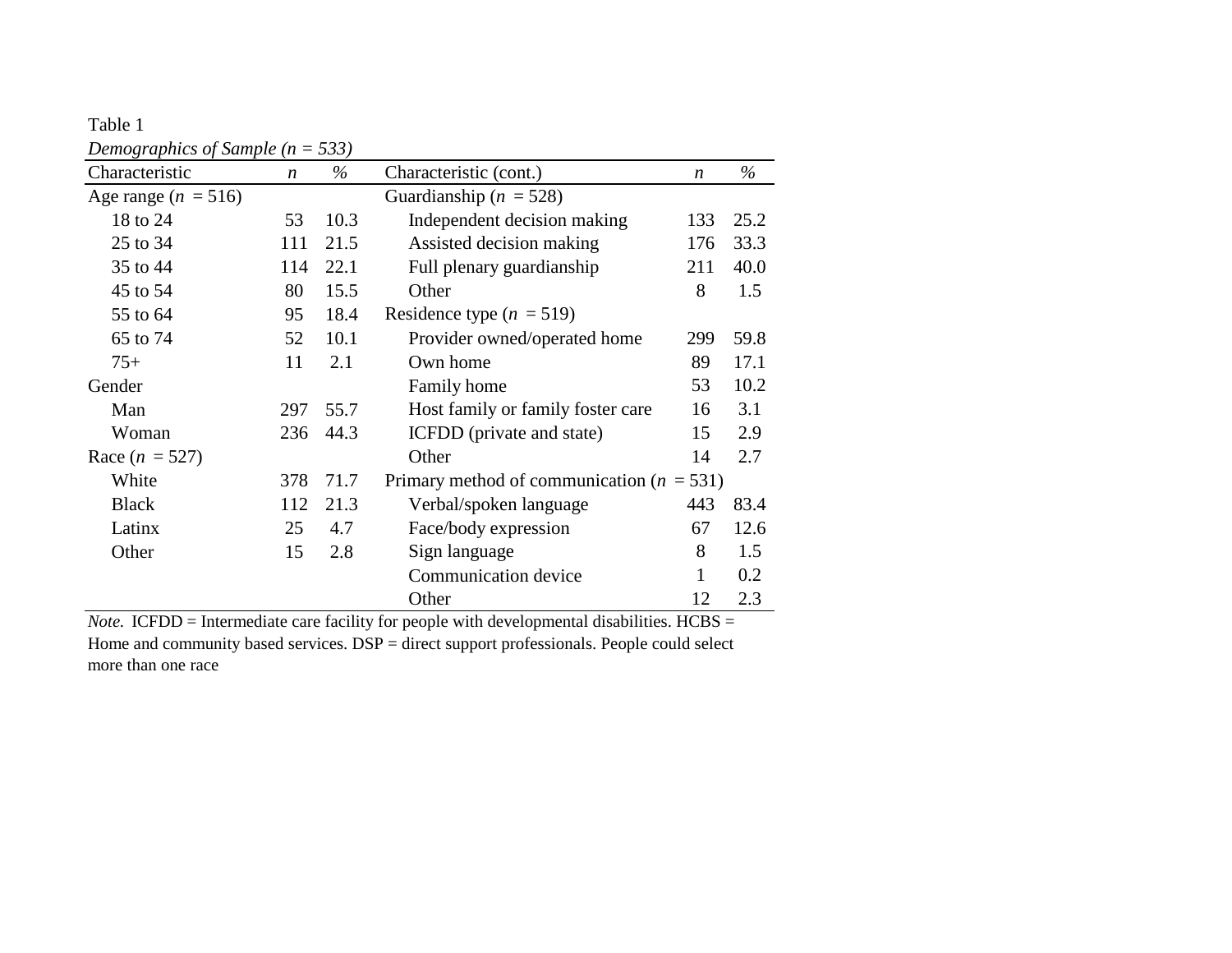Table 2 *Decision Making Questions for Each Indicator*

| Indicator                          | Outcome decision tree                                                                                                                                                                                                                              | Organizational support decision tree                                                                                                                                                                                                                                                                                                                                                                                                                                                                                                                |
|------------------------------------|----------------------------------------------------------------------------------------------------------------------------------------------------------------------------------------------------------------------------------------------------|-----------------------------------------------------------------------------------------------------------------------------------------------------------------------------------------------------------------------------------------------------------------------------------------------------------------------------------------------------------------------------------------------------------------------------------------------------------------------------------------------------------------------------------------------------|
| People use their<br>environments   | • Does the person have maximum<br>access to each of the physical<br>environments they frequent: at home;<br>at work; in the community?<br>• Does the person use the physical<br>environments he or she frequents? (p.<br>41)                       | • Does the organization know if the person can access his or her<br>environments at home, at work, and in the community?<br>• Has the organization assessed the person's interest and ability<br>for personal access and use of environments at home, at work, and<br>in the community?<br>• Have modifications been made to promote maximum access and<br>use for the person, if needed and<br>requested, at home, at work, and in the community? (p. 41)                                                                                          |
| Live in integrated<br>environments | • Does the person use the same<br>environments used by people without<br>disabilities? (for living, work, school,<br>community (leisure, shopping,<br>banking, places of worship, etc.)? (p.<br>44)                                                | • Does the organization know what integration means to the<br>person, or are efforts being made to learn<br>about the person's preferences?<br>• Do services and supports for the person promote opportunities<br>for integration? $(p. 44)$                                                                                                                                                                                                                                                                                                        |
| members of the<br>community        | Interact with other • Is there direct interaction between<br>the person and others in the<br>community?<br>• Is the type of interaction satisfactory<br>to the person?<br>• Is the frequency of interaction<br>satisfactory to the person? (p. 47) | • Has the organization assessed the type of interactions the person<br>has with other members<br>of the community?<br>• Has the organization assessed the frequency of the person's<br>interaction with other members<br>of the community?<br>• Does the organization know the person's preferences for<br>interaction, or are efforts being made<br>to learn about the person's preferences?<br>• Does the organization provide support for the person to access<br>opportunities for interaction<br>with others, if needed and requested? (p. 47) |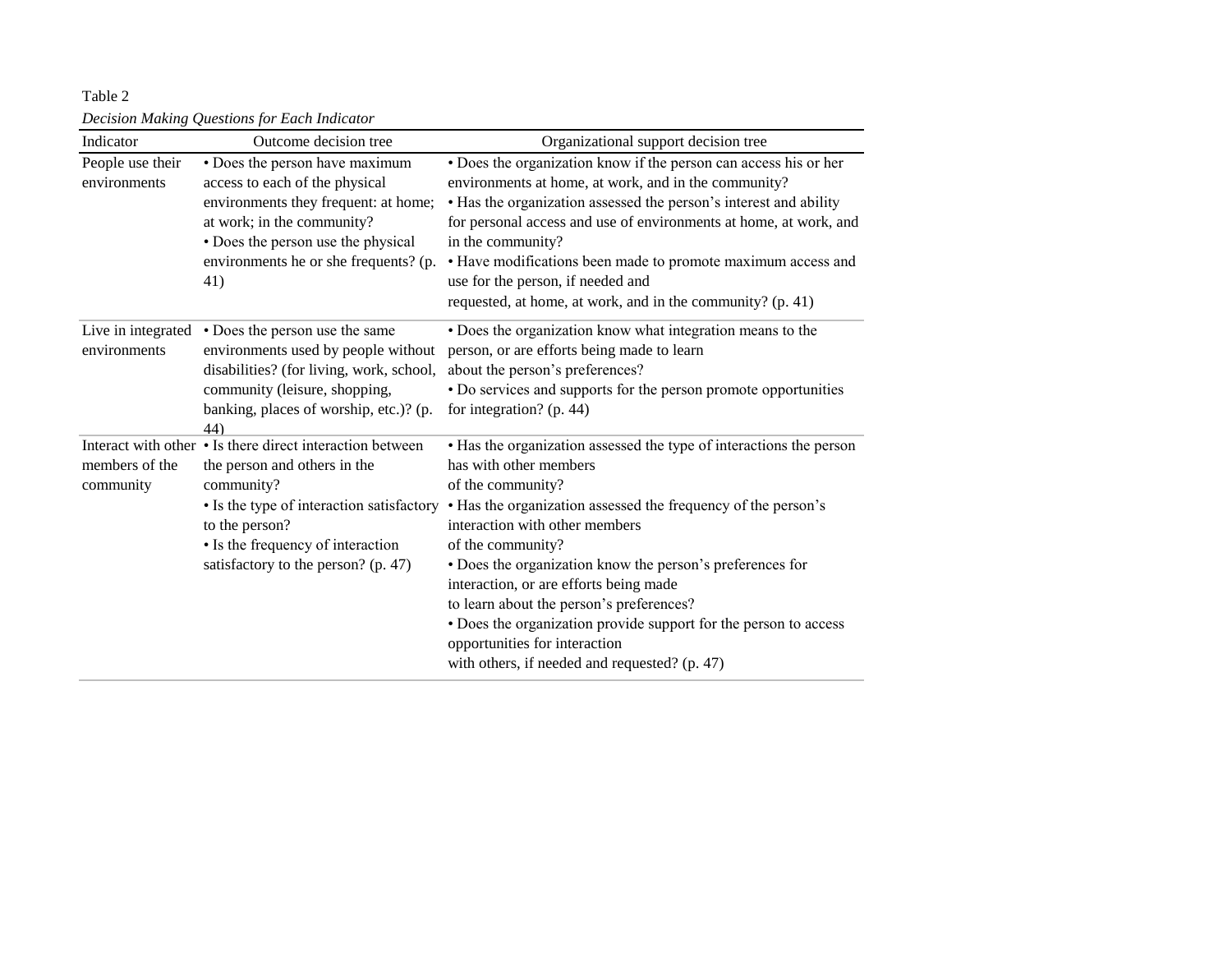| • Does the organization know what the person would like to do in<br>• Does the person participate in the |
|----------------------------------------------------------------------------------------------------------|
| their community or are efforts being                                                                     |
| • Is the person satisfied with the type<br>made to learn about the person's preferences?                 |
| • Does the organization know how often the person would like to                                          |
| • Is the person satisfied with the<br>engage in community activities or are                              |
| efforts being made to learn about the person's preferences?<br>frequency of their participation? (p.     |
| • Does the organization provide the person with access to                                                |
| information about options for community                                                                  |
| participation?                                                                                           |
| • Does the organization provide support for the person to do the                                         |
| things he or she wants to do? (p. 50)                                                                    |
| life of their community?<br>of participation they have?                                                  |

*Note.* See The Council on Quality and Leadership (2017b) for more information, including the information gathering questions.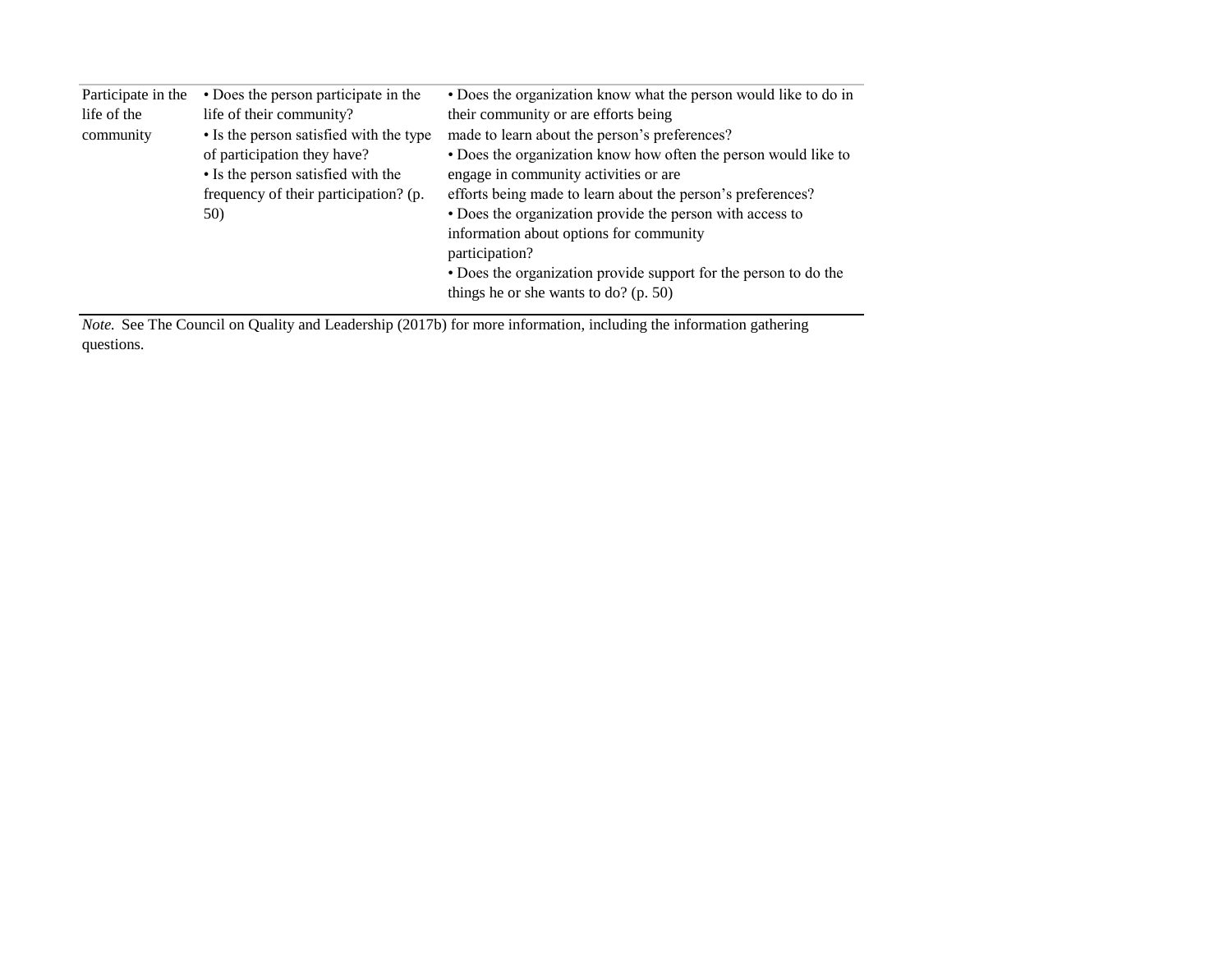# Table 3

|                                              |        | 95% C.I. |        |
|----------------------------------------------|--------|----------|--------|
| Support in Place                             | O.R.   | Lower    | Upper  |
| People use their environments                | 112.78 | 60.22    | 211.21 |
| Live in integrated environments              | 136.06 | 70.62    | 262.15 |
| Interact with other members of the community | 18.07  | 11.62    | 28.09  |
| Participate in the life of the community     | 35.93  | 19.84    | 65.06  |

*The relationship between organizational supports and community outcomes*

*Note* . Each support represents a different model.